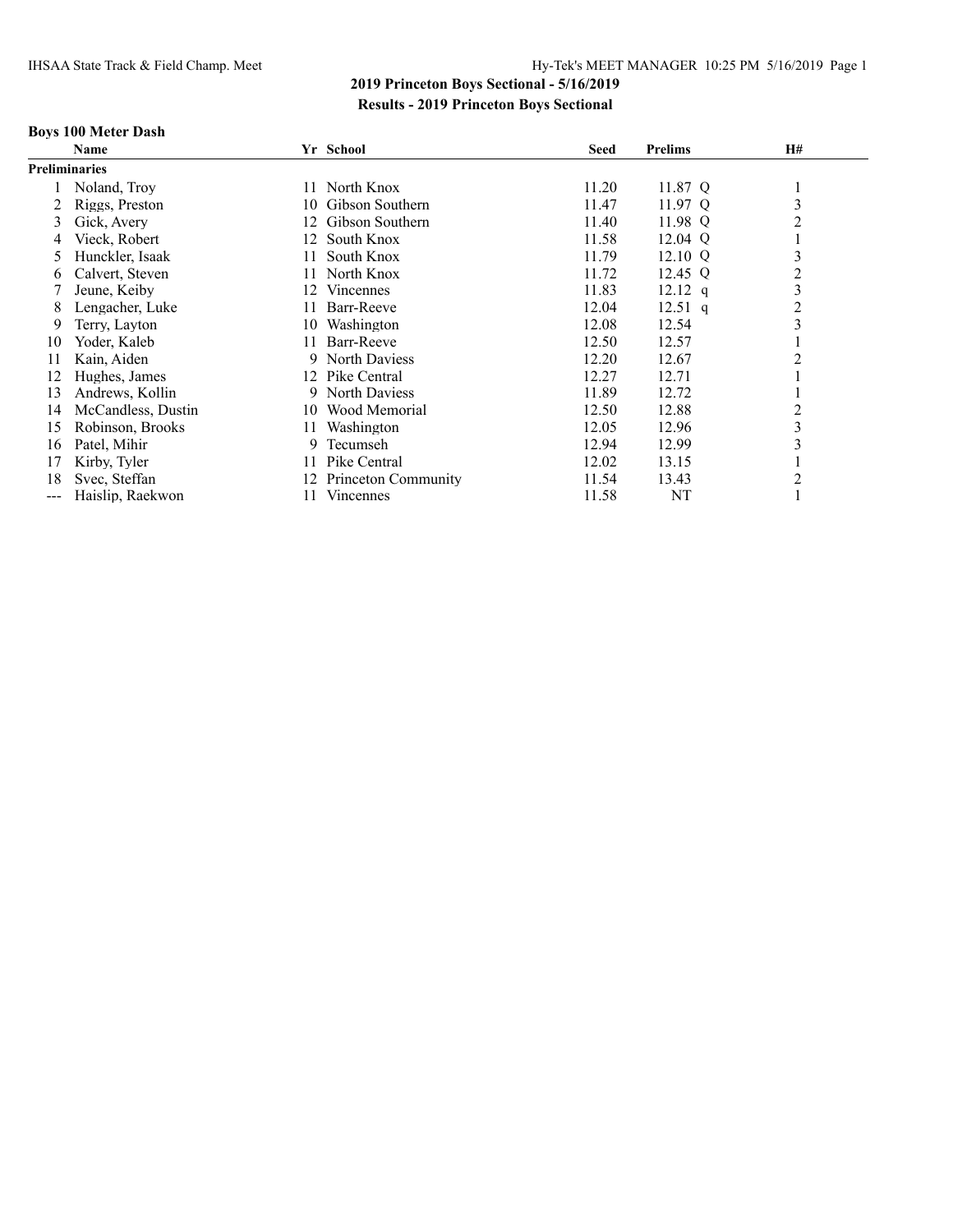### **Boys 100 Meter Dash**

|               | Name              |     | Yr School          | <b>Prelims</b> | <b>Finals</b> | <b>Points</b> |
|---------------|-------------------|-----|--------------------|----------------|---------------|---------------|
| <b>Finals</b> |                   |     |                    |                |               |               |
|               | Noland, Troy      | 11. | North Knox         | 11.87          | 11.54         | 10            |
|               | 2 Gick, Avery     |     | 12 Gibson Southern | 11.98          | 11.64         | 8             |
|               | 3 Riggs, Preston  |     | 10 Gibson Southern | 11.97          | 11.74         | 6             |
|               | 4 Vieck, Robert   |     | 12 South Knox      | 12.04          | 11.84         |               |
|               | 5 Hunckler, Isaak | 11. | South Knox         | 12.10          | 11.96         |               |
|               | 6 Calvert, Steven |     | 11 North Knox      | 12.45          | 11.97         |               |
|               | 7 Jeune, Keiby    |     | Vincennes          | 12.12          | 11.99         |               |
|               | Lengacher, Luke   |     | Barr-Reeve         | 12.51          | 12.36         |               |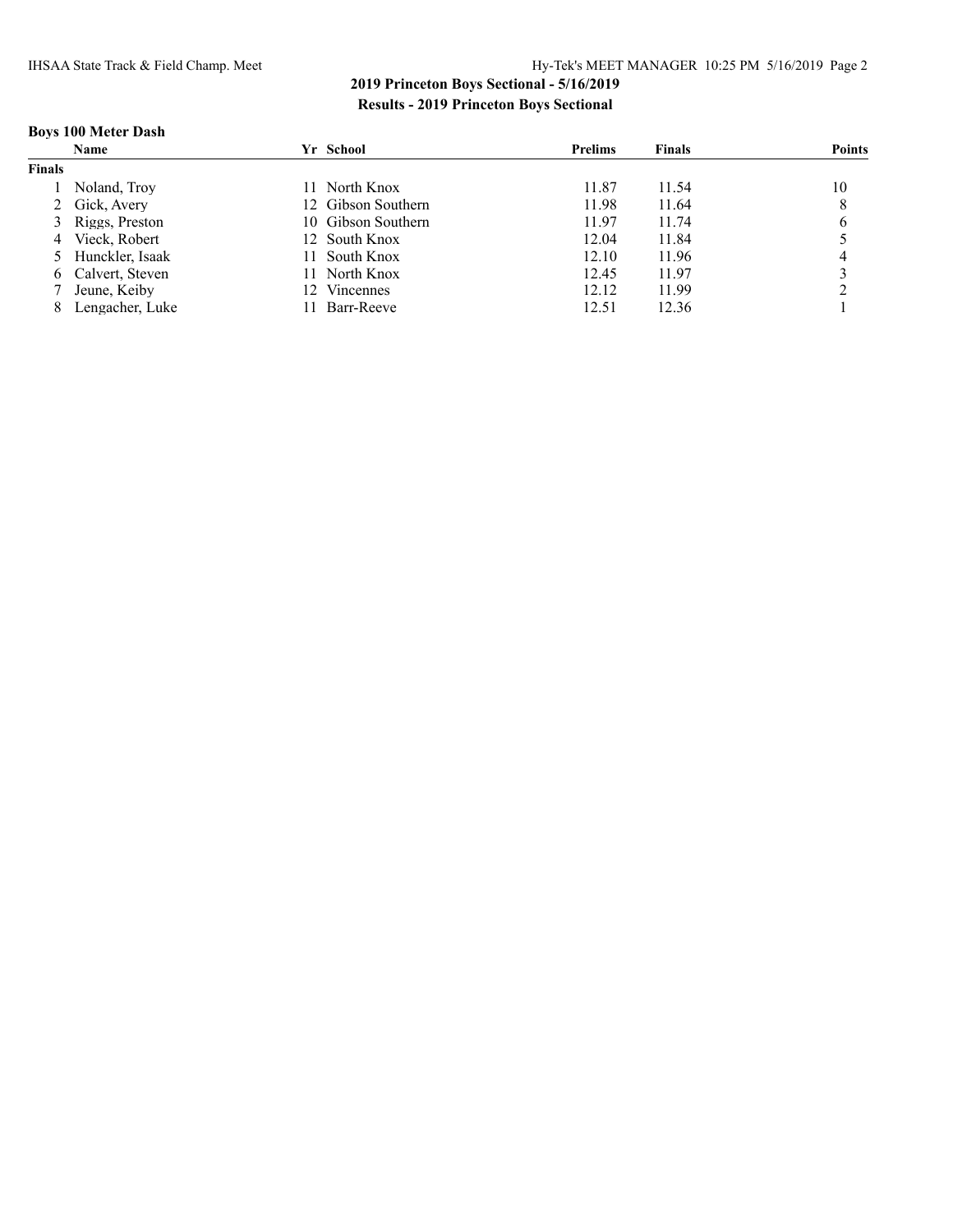### **Boys 200 Meter Dash**

|                      | <b>Name</b>        | Yr School             | <b>Seed</b> | <b>Prelims</b> | H# |
|----------------------|--------------------|-----------------------|-------------|----------------|----|
| <b>Preliminaries</b> |                    |                       |             |                |    |
|                      | Burkhart, Steven   | South Knox<br>12      | 22.59       | 23.73 Q        |    |
|                      | Jeune, Keiby       | Vincennes<br>12       | 23.89       | 23.92 Q        | 3  |
| 3                    | Andrews, Kollin    | North Daviess<br>9    | 24.22       | 25.49 Q        | 2  |
| 4                    | Noland. Beau       | North Knox<br>9.      | 25.50       | 23.74 Q        |    |
| $\mathcal{D}$        | Riggs, Preston     | Gibson Southern<br>10 | 23.38       | 24.19 Q        | 3  |
| 6                    | Armstrong, Colt    | Pike Central<br>10    | 23.80       | 25.60 Q        | 2  |
|                      | Witte, Dawson      | Gibson Southern<br>12 | 23.68       | $23.76$ q      |    |
| 8                    | Hunckler, Isaak    | South Knox<br>11.     | 24.25       | 24.59 q        |    |
| 9                    | Dumervil, Ivenson  | Washington<br>10      | 23.40       | 24.77          | 3  |
| 10                   | Dillard, Colson    | Pike Central<br>10    | 25.28       | 25.50          | 3  |
| 11                   | Kain, Aiden        | North Daviess<br>9    | 24.30       | 25.55          |    |
| 12                   | Terry, Layton      | Washington<br>10      | 24.05       | 25.69          | 3  |
| 13                   | Lengacher, Luke    | Barr-Reeve<br>11.     | 25.50       | 25.75          | 2  |
| 14                   | Yoder, Kaleb       | Barr-Reeve<br>11.     | 25.70       | 25.79          | 2  |
| 15                   | McCandless, Dustin | Wood Memorial<br>10   | 25.59       | 26.04          |    |
| 16                   | Clutter, Kegan     | Tecumseh<br>9         | 25.85       | 26.15          | 3  |
| 17                   | Noland, Troy       | North Knox<br>11      | 23.62       | 26.79          | 2  |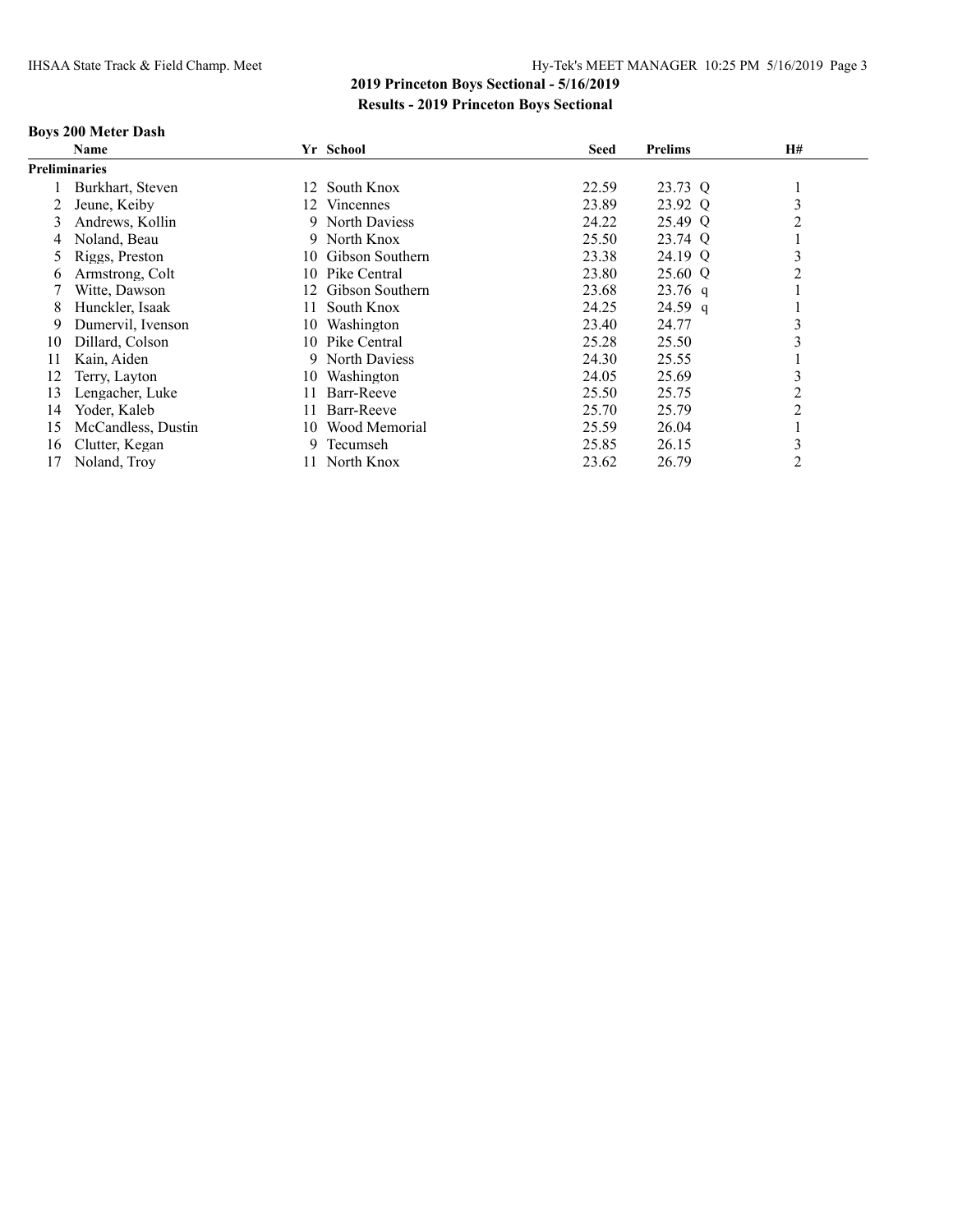### **Boys 200 Meter Dash**

|               | <b>Name</b>       | Yr School                           | <b>Prelims</b> | <b>Finals</b> | <b>Points</b> |
|---------------|-------------------|-------------------------------------|----------------|---------------|---------------|
| <b>Finals</b> |                   |                                     |                |               |               |
|               | Burkhart, Steven  | 12 South Knox                       | 23.73          | 23.28         | 10            |
|               | Witte, Dawson     | 12 Gibson Southern                  | 23.76          | 23.73         | 8             |
|               | 3 Noland, Troy    | North Knox<br>11.                   | 26.79          | 23.82         | 6             |
|               | 4 Jeune, Keiby    | <b>Vincennes</b><br>12 <sup>2</sup> | 23.92          | 24.24         |               |
|               | 5 Hunckler, Isaak | South Knox<br>11.                   | 24.59          | 24.78         |               |
|               | 6 Riggs, Preston  | 10 Gibson Southern                  | 24.19          | 24.86         |               |
|               | 7 Armstrong, Colt | 10 Pike Central                     | 25.60          | 25.21         |               |
|               | Andrews, Kollin   | 9 North Daviess                     | 25.49          | 26.52         |               |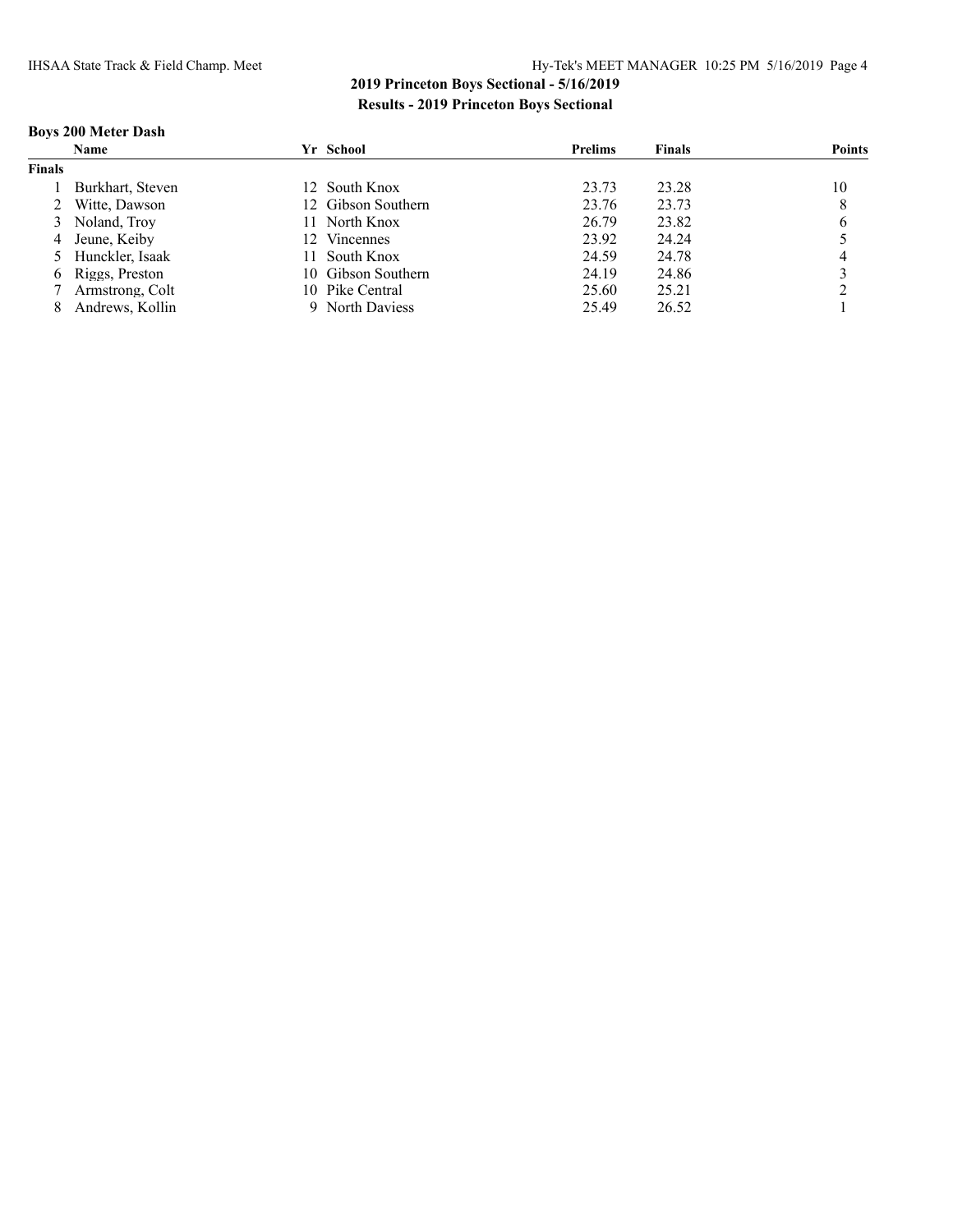### **Boys 400 Meter Dash**

|               | <b>Name</b>         | Yr School              | <b>Seed</b> | <b>Finals</b> | H#             | <b>Points</b> |
|---------------|---------------------|------------------------|-------------|---------------|----------------|---------------|
| <b>Finals</b> |                     |                        |             |               |                |               |
|               | Gick, Avery         | 12 Gibson Southern     | 50.81       | 51.15         | 2              | 10            |
|               | Couchenour, Garrett | 12 South Knox          | 51.09       | 51.41         | 2              | 8             |
| 3             | Owens, Dmitrius     | North Daviess<br>11.   | 51.81       | 52.73         | 2              | 6             |
| 4             | Bryant, Owen        | Gibson Southern<br>10. | 53.40       | 53.66         | 2              |               |
| 5             | Davis, Jacob        | Washington<br>11-      | 54.04       | 54.21         | 2              | 4             |
| b             | McCutchen, James    | 12 South Knox          | 53.75       | 54.35         | $\overline{c}$ | 3             |
|               | Vest, Jacob         | Pike Central<br>12.    | 57.53       | 55.44         |                | 2             |
| 8             | Green, Isaac        | Washington<br>9.       | 55.50       | 55.47         | 2              |               |
| 9             | Baltzell, Jabin     | <b>Vincennes</b><br>9. | 57.11       | 57.36         |                |               |
| 10            | Hammelman, Reece    | North Knox<br>10.      | 56.65       | 58.15         | 2              |               |
| 11            | Page, Coltin        | Wood Memorial<br>10    | 59.81       | 59.51         |                |               |
| 12            | McCrary, Simon      | Pike Central<br>10.    | 59.54       | 59.88         |                |               |
| 13            | Lengacher, Luke     | Barr-Reeve<br>11.      | 58.53       | 1:00.39       |                |               |
| 14            | Miller, Caden       | North Knox<br>9.       | 1:02.20     | 1:04.75       |                |               |
| 15            | Fine, Hunter        | North Daviess<br>9.    | 58.22       | 1:07.18       |                |               |
| 16            | Memmer, Christopher | Wood Memorial<br>10-   | 1:05.45     | 1:16.60       |                |               |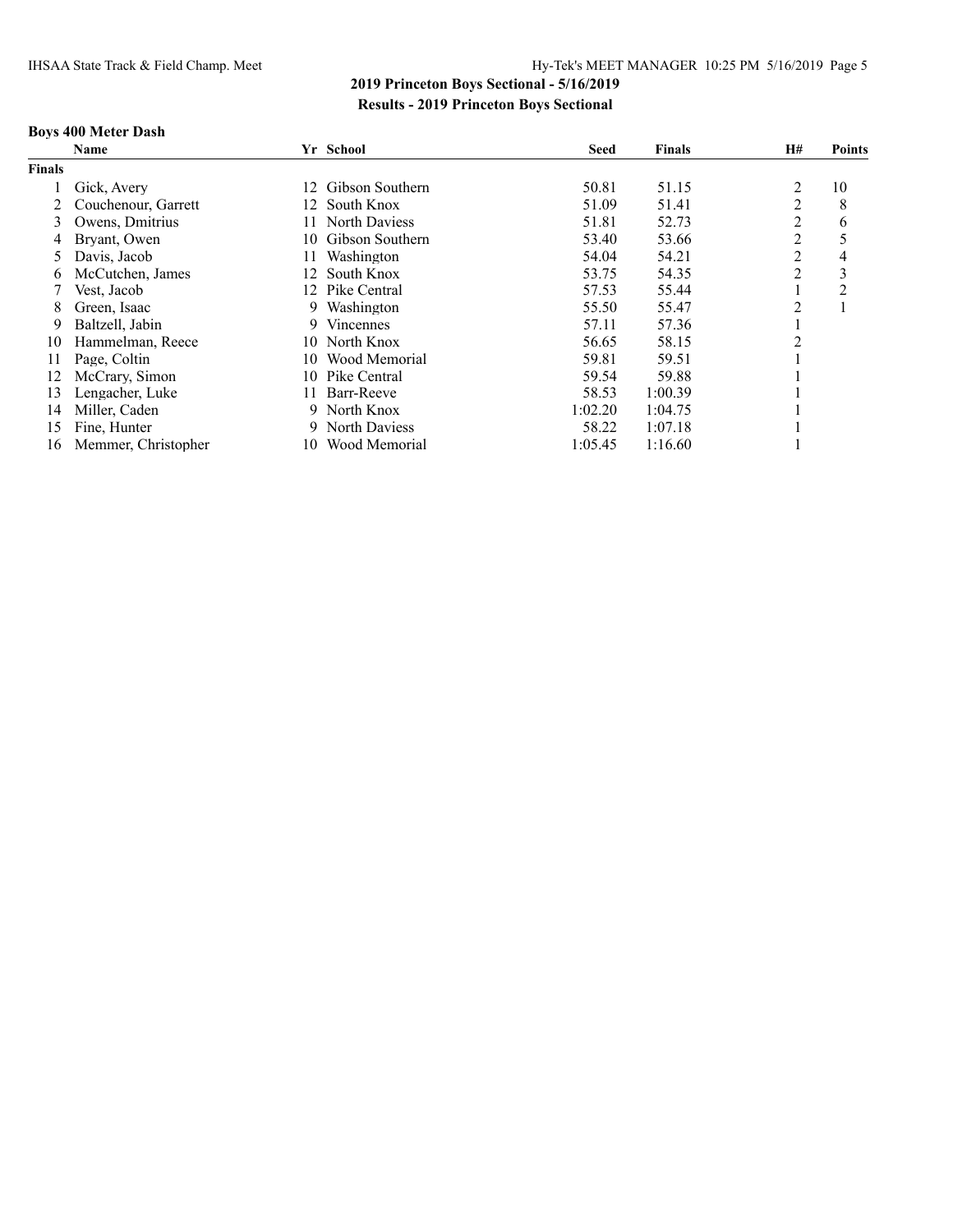### **Boys 800 Meter Run**

|                   | Name                |     | Yr School           | <b>Seed</b> | <b>Finals</b> | <b>H#</b>      | <b>Points</b>  |
|-------------------|---------------------|-----|---------------------|-------------|---------------|----------------|----------------|
| Finals            |                     |     |                     |             |               |                |                |
|                   | Krieg, Jackson      | 12  | Princeton Community | 2:00.47     | 1:59.26       | 2              | 10             |
| 2                 | Hart, Travis        | 12  | Gibson Southern     | 2:02.70     | 2:01.46       | $\overline{2}$ | 8              |
| 3                 | Shaw, Carter        | 12  | North Knox          | 2:02.76     | 2:02.62       | 2              | 6              |
| 4                 | Faulkner, Trenton   | 11  | South Knox          | 2:06.00     | 2:04.78       | 2              | 5              |
| 5                 | Wade, Hunter        | 12. | Gibson Southern     | 2:15.21     | 2:05.46       | 2              | 4              |
| 6                 | Moore, Clay         | 11. | Tecumseh            | 2:05.00     | 2:10.16       | 2              | 3              |
|                   | Chambers, Ijaa      | 10  | Pike Central        | 2:11.00     | 2:10.76       | $\overline{c}$ | $\overline{2}$ |
| 8                 | Gray, Garrett       | 11. | Washington          | 2:10.00     | 2:12.71       | $\overline{c}$ | 1              |
| 9                 | Sparks, Dawson      | 12. | Vincennes Rivet     | 2:11.38     | 2:13.47       | $\overline{c}$ |                |
| 10                | Black, Andrew       | 12  | South Knox          | 2:16.00     | 2:16.79       |                |                |
| 11                | Flowers, DeAndre    | 10  | <b>Vincennes</b>    | 2:17.00     | 2:19.24       |                |                |
| 12                | Becerra, Elias      | 12  | Washington          | 2:11.00     | 2:23.63       | 2              |                |
| 13                | Moore, Jacob        | 10  | Princeton Community | 2:18.12     | 2:26.09       |                |                |
| 14                | Robbins, Trevor     | 11  | <b>Vincennes</b>    | 2:14.00     | 2:26.15       | 2              |                |
| 15                | Boyd, Kaden         | 11  | Barr-Reeve          | 2:22.00     | 2:27.57       |                |                |
| 16                | Fox, Justin         | 10  | North Daviess       | 2:16.00     | 2:28.66       | 2              |                |
| 17                | Parke, Griffin      | 10  | Wood Memorial       | 2:40.00     | 2:29.98       |                |                |
| 18                | Kavanaugh, Mitchell | 11. | Barr-Reeve          | 2:20.00     | 2:31.06       |                |                |
| 19                | Smithhart, Jesse    | 10  | Wood Memorial       | 2:32.00     | 2:42.94       |                |                |
| 20                | Fine, Hunter        | 9.  | North Daviess       | 2:18.00     | 2:49.53       |                |                |
| 21                | Miller, Caden       | 9   | North Knox          | 2:17.50     | 2:51.80       |                |                |
| $\qquad \qquad -$ | Zimmerman, Trent    |     | 10 Pike Central     |             | NT            |                |                |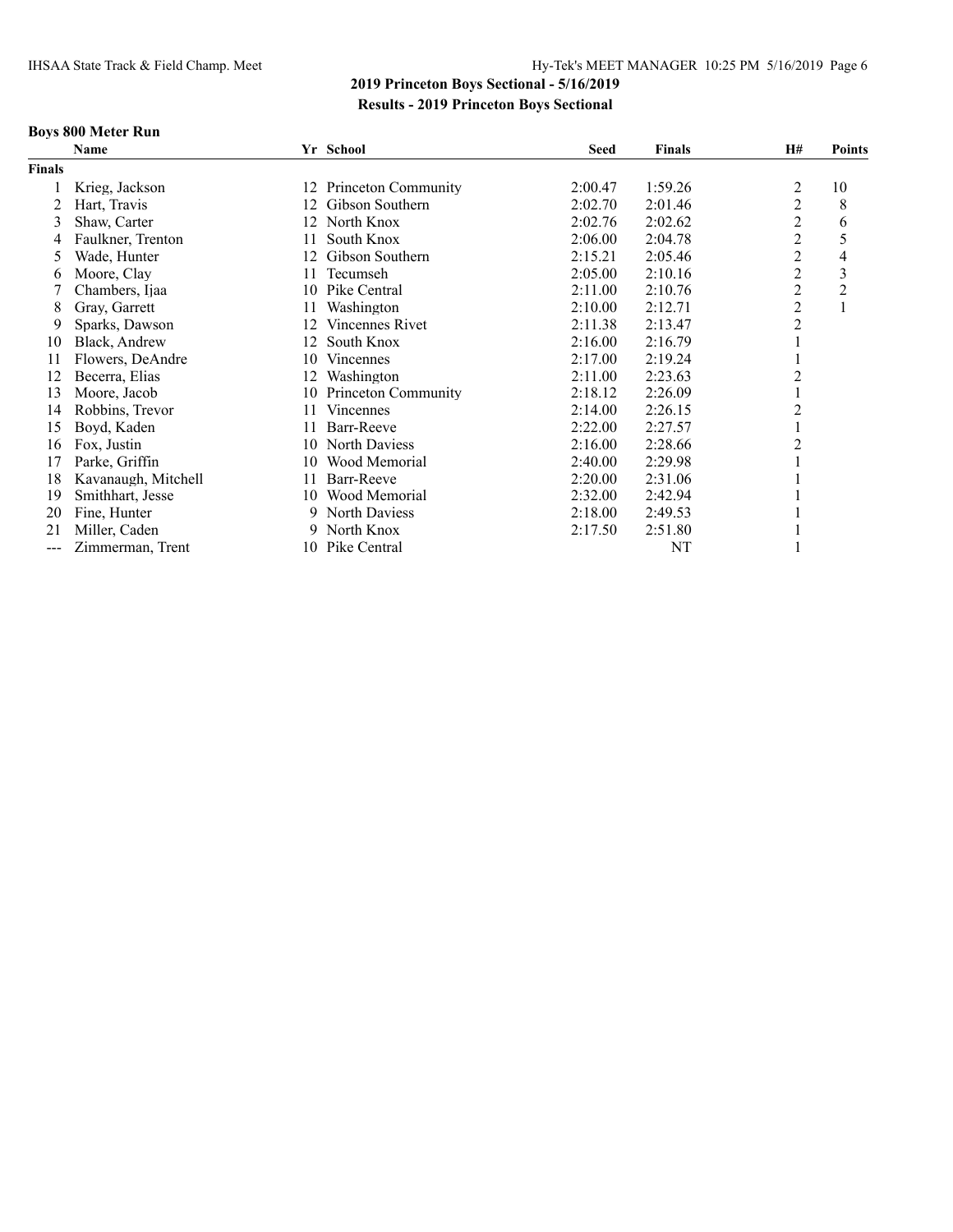### **Boys 1600 Meter Run**

|                          | Name                |     | Yr School            | <b>Seed</b> | Finals  | <b>Points</b> |
|--------------------------|---------------------|-----|----------------------|-------------|---------|---------------|
| <b>Finals</b>            |                     |     |                      |             |         |               |
|                          | Krieg, Jackson      | 12  | Princeton Community  | 4:27.00     | 4:41.32 | 10            |
|                          | Neel, Aiden         | 11. | Gibson Southern      | 4:42.61     | 4:44.97 | 8             |
| 3                        | Woolery, Nate       | 11  | Pike Central         | 4:47.11     | 4:45.15 | 6             |
| 4                        | Gray, Isaac         | 11. | Washington           | 4:44.04     | 4:49.60 | 5             |
| 5                        | Siewers, Jacob      | 9   | South Knox           | 4:56.00     | 4:52.93 | 4             |
| 6                        | Purcell, Zachary    | 11  | Gibson Southern      | 4:38.21     | 4:57.67 | 3             |
|                          | Heller, Connor      | 11  | Barr-Reeve           | 5:00.00     | 4:58.83 | 2             |
| 8                        | Robbins, Trevor     | 11  | <b>Vincennes</b>     | 5:01.00     | 5:08.24 |               |
| 9                        | Hill, AJ            | 10  | Pike Central         |             | 5:14.36 |               |
| 10                       | Glomski, Noah       | 11  | Princeton Community  | 5:02.14     | 5:14.57 |               |
| 11                       | Clegg, Keenan       | 9.  | Vincennes            | 5:19.00     | 5:20.44 |               |
| 12                       | Matthews, Blake     | 9   | Tecumseh             | 5:29.00     | 5:38.92 |               |
| $---$                    | Daughtery, Dylan    | 9.  | Vincennes Rivet      | 5:36.02     | NT      |               |
| $---$                    | Carabantes, Michael | 12  | Washington           | 5:48.00     | NT      |               |
| $---$                    | Memmer, Christopher | 10  | Wood Memorial        | 5:55.00     | NT      |               |
| $---$                    | Williams, Ethan     | 11. | <b>North Daviess</b> | 5:45.00     | NT      |               |
| $---$                    | Stiles, Ethan       | 9   | North Knox           | 5:45.07     | NT      |               |
| $\qquad \qquad \qquad -$ | Melvin, Joshua      | 11  | South Knox           | 5:44.00     | NT      |               |
| $---$                    | Lloyd, Jordan       | 11. | North Knox           | 6:57.77     | NT      |               |
| $---$                    | Walls, Lincoln      | 9.  | North Daviess        | 5:53.00     | NT      |               |
| $---$                    | Cortez, Ezra        | 10  | Tecumseh             | 5:32.00     | NT      |               |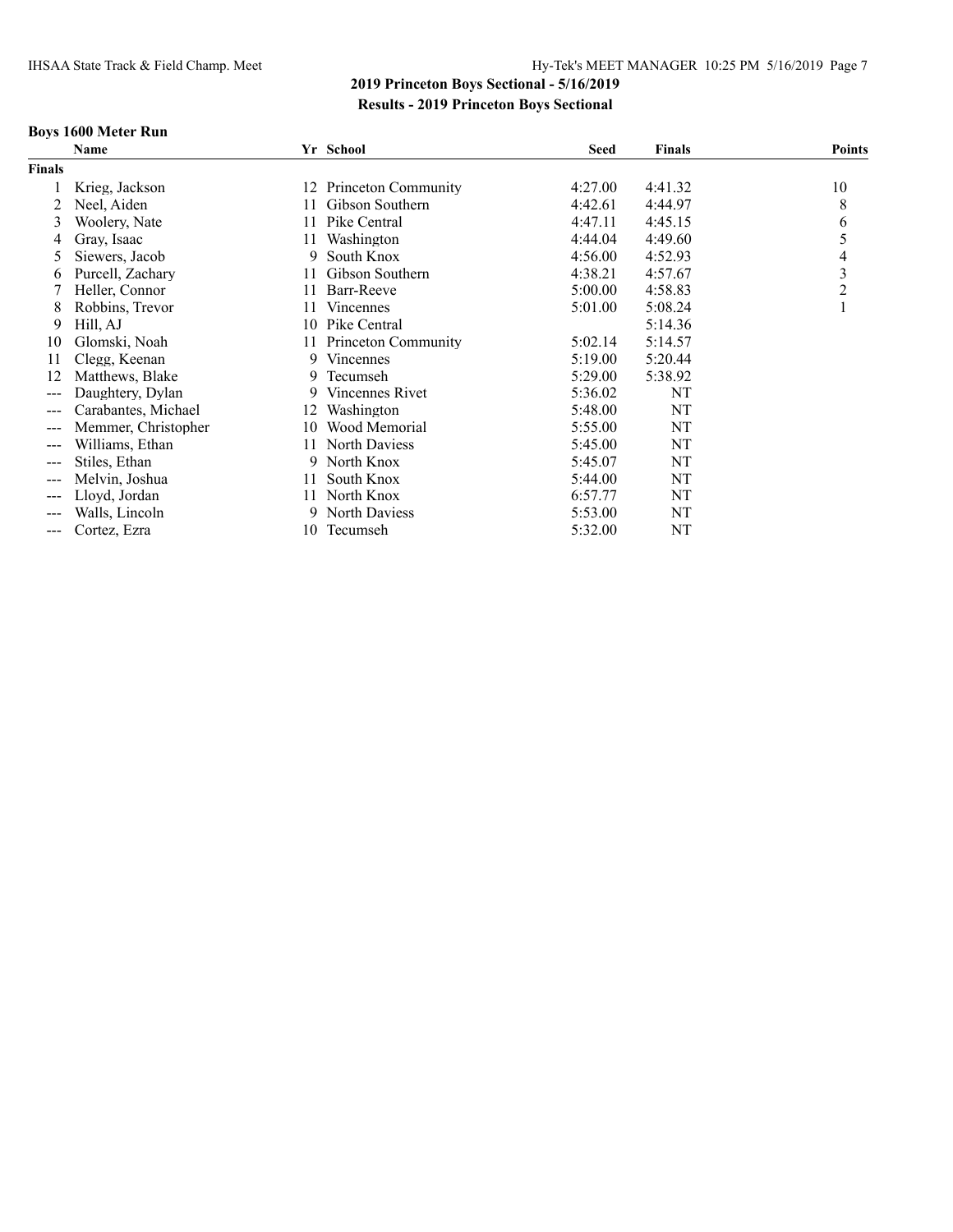### **Boys 3200 Meter Run**

|                                                                                                                                                                                                                                                                                                                                                                                                                                                                            | <b>Name</b>          |     | Yr School              | Seed     | <b>Finals</b> | <b>Points</b> |
|----------------------------------------------------------------------------------------------------------------------------------------------------------------------------------------------------------------------------------------------------------------------------------------------------------------------------------------------------------------------------------------------------------------------------------------------------------------------------|----------------------|-----|------------------------|----------|---------------|---------------|
| <b>Finals</b>                                                                                                                                                                                                                                                                                                                                                                                                                                                              |                      |     |                        |          |               |               |
|                                                                                                                                                                                                                                                                                                                                                                                                                                                                            | Woolery, Nate        | 11  | Pike Central           | 10:35.21 | 10:52.46      | 10            |
|                                                                                                                                                                                                                                                                                                                                                                                                                                                                            | Reed. Adam           | 12. | Gibson Southern        | 10:33.12 | 10:53.91      | 8             |
| 3                                                                                                                                                                                                                                                                                                                                                                                                                                                                          | Mullins, Parker      | 11  | Vincennes              | 10:57.00 | 11:02.31      | 6             |
| 4                                                                                                                                                                                                                                                                                                                                                                                                                                                                          | Murphy, Bryce        | 11. | Barr-Reeve             | 10:45.00 | 11:18.51      |               |
| 5                                                                                                                                                                                                                                                                                                                                                                                                                                                                          | Lay, Skylar          | 12. | Gibson Southern        | 11:08.15 | 11:19.89      | 4             |
| 6                                                                                                                                                                                                                                                                                                                                                                                                                                                                          | Guterrez, Roberto    | 11. | Washington             | 11:33.00 | 11:28.94      | 3             |
|                                                                                                                                                                                                                                                                                                                                                                                                                                                                            | Siewers, Jacob       | 9   | South Knox             | 10:49.00 | 12:03.01      | າ             |
| 8                                                                                                                                                                                                                                                                                                                                                                                                                                                                          | Gladish, Dane        | 9.  | Pike Central           |          | 12:03.66      |               |
| 9                                                                                                                                                                                                                                                                                                                                                                                                                                                                          | Cortez, Ezra         | 10  | Tecumseh               | 12:10.00 | 12:14.53      |               |
| 10                                                                                                                                                                                                                                                                                                                                                                                                                                                                         | Brittingham, Spencer | 10. | Princeton Community    | 11:30.44 | 12:15.01      |               |
| 11                                                                                                                                                                                                                                                                                                                                                                                                                                                                         | Singleton, Owen      | 10. | South Knox             | 12:28.00 | 12:26.64      |               |
| $\qquad \qquad -$                                                                                                                                                                                                                                                                                                                                                                                                                                                          | Harrison, Grant      | 11  | Barr-Reeve             | 12:30.00 | NT            |               |
| ---                                                                                                                                                                                                                                                                                                                                                                                                                                                                        | Williams, Ethan      | 11. | North Daviess          | 12.05    | NT            |               |
| $---$                                                                                                                                                                                                                                                                                                                                                                                                                                                                      | Wilson, Eli          | 10  | Washington             | 12:25.00 | NT            |               |
| $\qquad \qquad \cdots$                                                                                                                                                                                                                                                                                                                                                                                                                                                     | Krieg, Jackson       |     | 12 Princeton Community | 9:47.16  | NT            |               |
| $\frac{1}{2} \left( \frac{1}{2} \right) \left( \frac{1}{2} \right) \left( \frac{1}{2} \right) \left( \frac{1}{2} \right) \left( \frac{1}{2} \right) \left( \frac{1}{2} \right) \left( \frac{1}{2} \right) \left( \frac{1}{2} \right) \left( \frac{1}{2} \right) \left( \frac{1}{2} \right) \left( \frac{1}{2} \right) \left( \frac{1}{2} \right) \left( \frac{1}{2} \right) \left( \frac{1}{2} \right) \left( \frac{1}{2} \right) \left( \frac{1}{2} \right) \left( \frac$ | Walls, Lincoln       |     | 9 North Daviess        | 11:52.00 | NT            |               |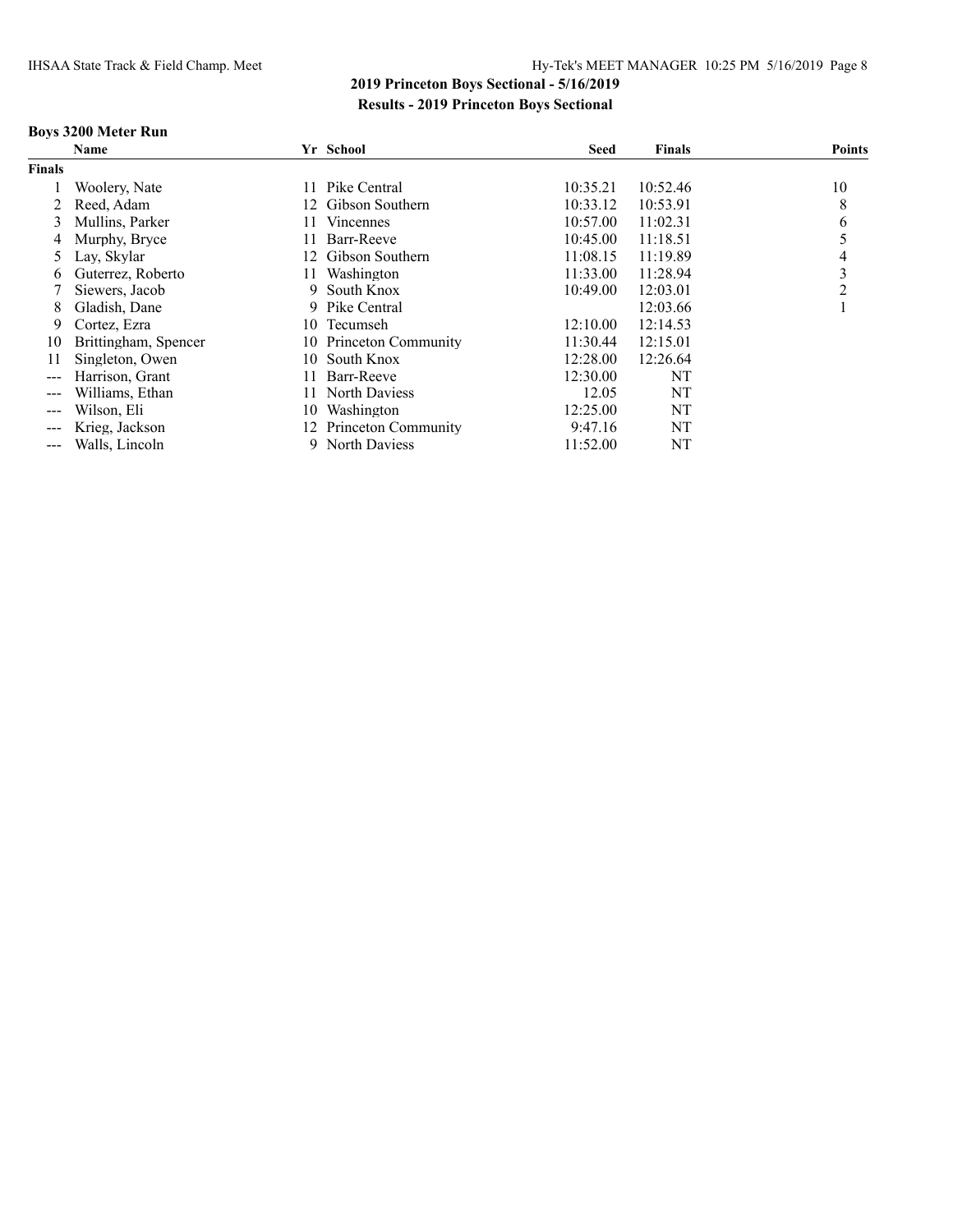### **Boys 110 Meter Hurdles**

|               | <b>Name</b>          |     | Yr School                  | <b>Seed</b> | <b>Prelims</b> | H#             |  |
|---------------|----------------------|-----|----------------------------|-------------|----------------|----------------|--|
|               | <b>Preliminaries</b> |     |                            |             |                |                |  |
|               | Hurt, Cole           |     | 10 Princeton Community     | 16.06       | 16.52 Q        | $\overline{2}$ |  |
|               | Burkhart, Steven     | 12  | South Knox                 | 15.10       | 16.55 Q        |                |  |
| 3             | Buse, Payton         | 10  | Tecumseh                   | 16.33       | 17.09 Q        | 3              |  |
| 4             | Carey, Myles         | 9.  | <b>Princeton Community</b> | 17.12       | 16.73 Q        | 2              |  |
| 5             | Meyer, Alex          |     | 12 Gibson Southern         | 17.34       | 17.69 Q        |                |  |
| $\sigma$      | Gerkin, Avery        | 11. | South Knox                 | 18.14       | 18.39 Q        | 3              |  |
|               | Lamson, Ted          | 11. | North Daviess              | 17.36       | $17.72$ q      |                |  |
| 8             | Kixmiller, Ian       | 9   | North Knox                 | 18.40       | $17.93$ q      | $\overline{c}$ |  |
| 9             | Spear, Chris         | 9.  | Gibson Southern            | 17.65       | 18.14          | $\overline{2}$ |  |
| 10            | Blair, Conner        | 9.  | Washington                 | 19.35       | 18.62          |                |  |
|               | Helms, Brooks        | 9   | North Daviess              | 19.82       | 19.41          | $\overline{2}$ |  |
| 12            | Theising, Sam        | 11  | Pike Central               | 18.00       | 19.73          | 3              |  |
| 13            | Smith, Gavin         | 11. | Vincennes                  | 19.62       | 21.21          |                |  |
| 14            | Jenkins, Colton      | 9   | Tecumseh                   | 19.85       | 21.52          | 3              |  |
| 15            | Smith, Jackson       | 10  | Pike Central               |             | 22.82          | 3              |  |
| $\frac{1}{2}$ | Pride, Will          |     | Washington                 | 21:52.00    | NT             | $\overline{2}$ |  |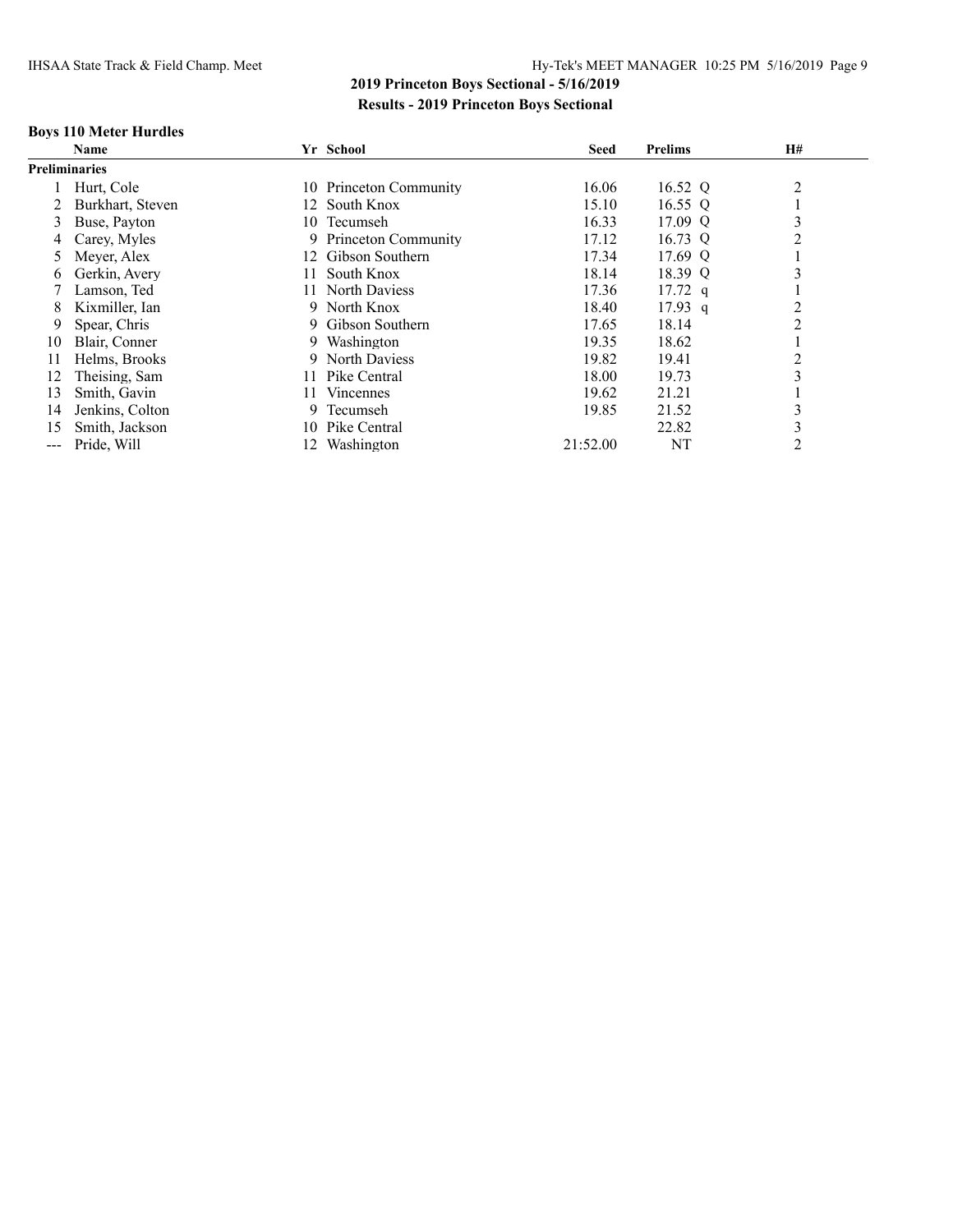### **Boys 110 Meter Hurdles**

|               | Name             | Yr School              | <b>Prelims</b> | <b>Finals</b> | <b>Points</b> |
|---------------|------------------|------------------------|----------------|---------------|---------------|
| <b>Finals</b> |                  |                        |                |               |               |
|               | Burkhart, Steven | 12 South Knox          | 16.55          | 15.15         | 10            |
|               | 2 Hurt, Cole     | 10 Princeton Community | 16.52          | 15.93         | 8             |
|               | 3 Buse, Payton   | 10 Tecumseh            | 17.09          | 16.45         | 6             |
|               | 4 Carey, Myles   | 9 Princeton Community  | 16.73          | 16.48         |               |
|               | 5 Lamson, Ted    | 11 North Daviess       | 17.72          | 17.62         |               |
|               | 6 Meyer, Alex    | 12 Gibson Southern     | 17.69          | 17.85         |               |
|               | / Gerkin, Avery  | South Knox             | 18.39          | 17.91         |               |
|               | Kixmiller. Ian   | North Knox             | 17.93          | 17.96         |               |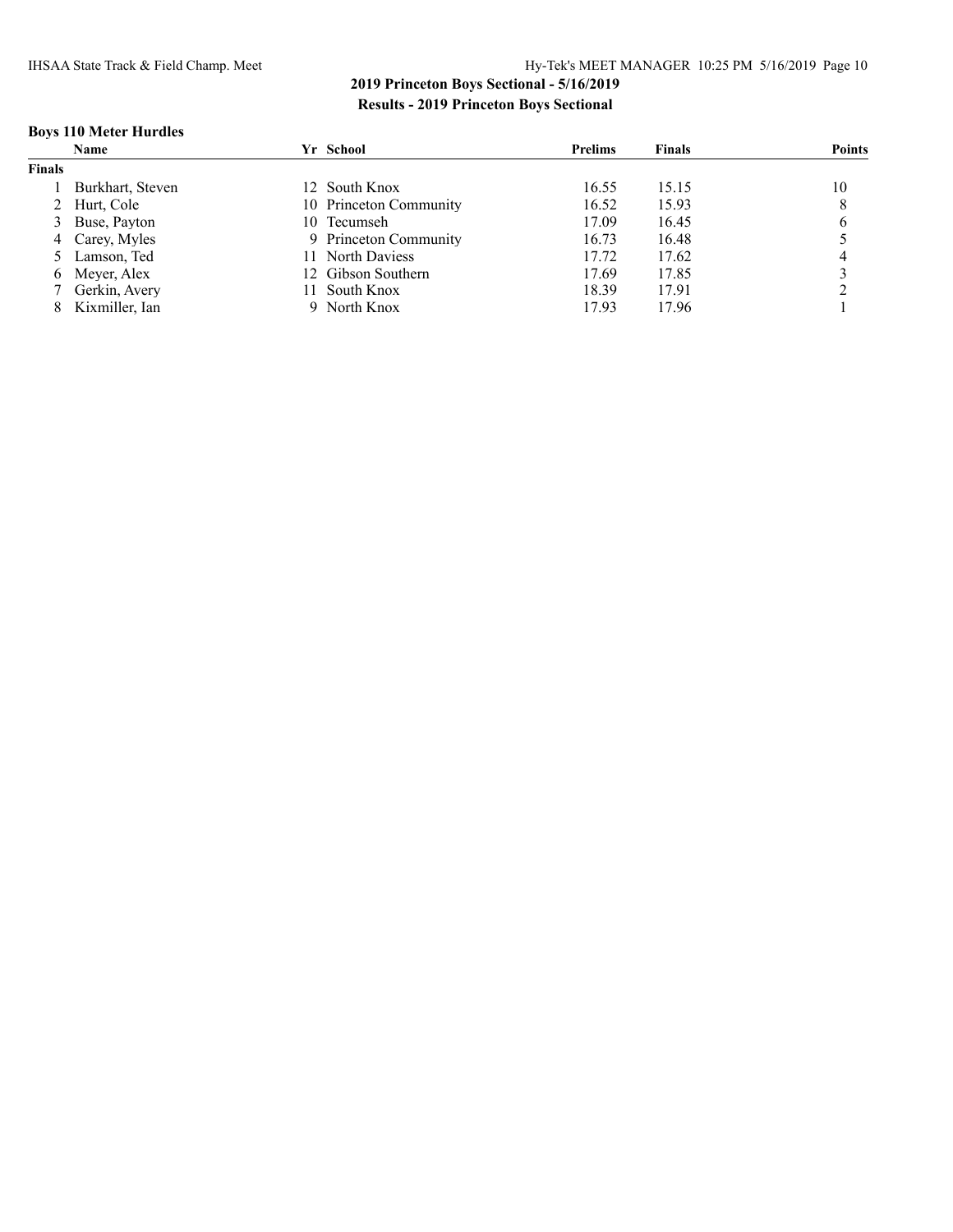### **Boys 300 Meter Hurdles**

|               | <b>Name</b>      |     | Yr School              | <b>Seed</b> | <b>Finals</b> | <b>H#</b> | <b>Points</b> |
|---------------|------------------|-----|------------------------|-------------|---------------|-----------|---------------|
| <b>Finals</b> |                  |     |                        |             |               |           |               |
|               | Burkhart, Steven |     | 12 South Knox          | 39.60       | 41.82         | 3         | 10            |
|               | Meyer, Alex      | 12. | Gibson Southern        | 42.56       | 41.98         | 3         | 8             |
| 3             | Theising, Sam    | 11. | Pike Central           | 44.36       | 43.05         | 3         | 6             |
| 4             | Lamson, Ted      | 11. | North Daviess          | 43.56       | 43.23         | 3         | 5             |
| 5             | Hurt, Cole       |     | 10 Princeton Community | 42.93       | 43.56         | 3         | 4             |
| O             | Blair, Conner    | 9.  | Washington             | 46.16       | 44.29         | 2         | 3             |
|               | Carey, Myles     | 9.  | Princeton Community    | 45.87       | 44.64         | 3         | 2             |
| 8             | Spear, Chris     | 9.  | Gibson Southern        | 45.18       | 44.75         | 3         |               |
| 9             | Terry, Layton    | 10- | Washington             | 46.95       | 46.72         | 2         |               |
| 10            | Clark, Bailey    | 10  | South Knox             | 47.38       | 47.65         | 2         |               |
| 11            | Buse, Payton     | 10  | Tecumseh               | 47.13       | 48.39         | 2         |               |
| 12            | Jenkins, Colton  | 9.  | Tecumseh               | 51.91       | 49.68         | 2         |               |
| 13            | Smith, Gavin     | 11. | <b>Vincennes</b>       | 47.30       | 50.81         | 2         |               |
| 14            | Helms, Brooks    |     | <b>North Daviess</b>   | 49.88       | 50.83         | 2         |               |
| 15            | Smith, Jackson   | 10. | Pike Central           | 53.87       | 52.95         | 2         |               |
| 16            | Elkins, William  | 12. | North Knox             | 45.25       | 58.47         | 3         |               |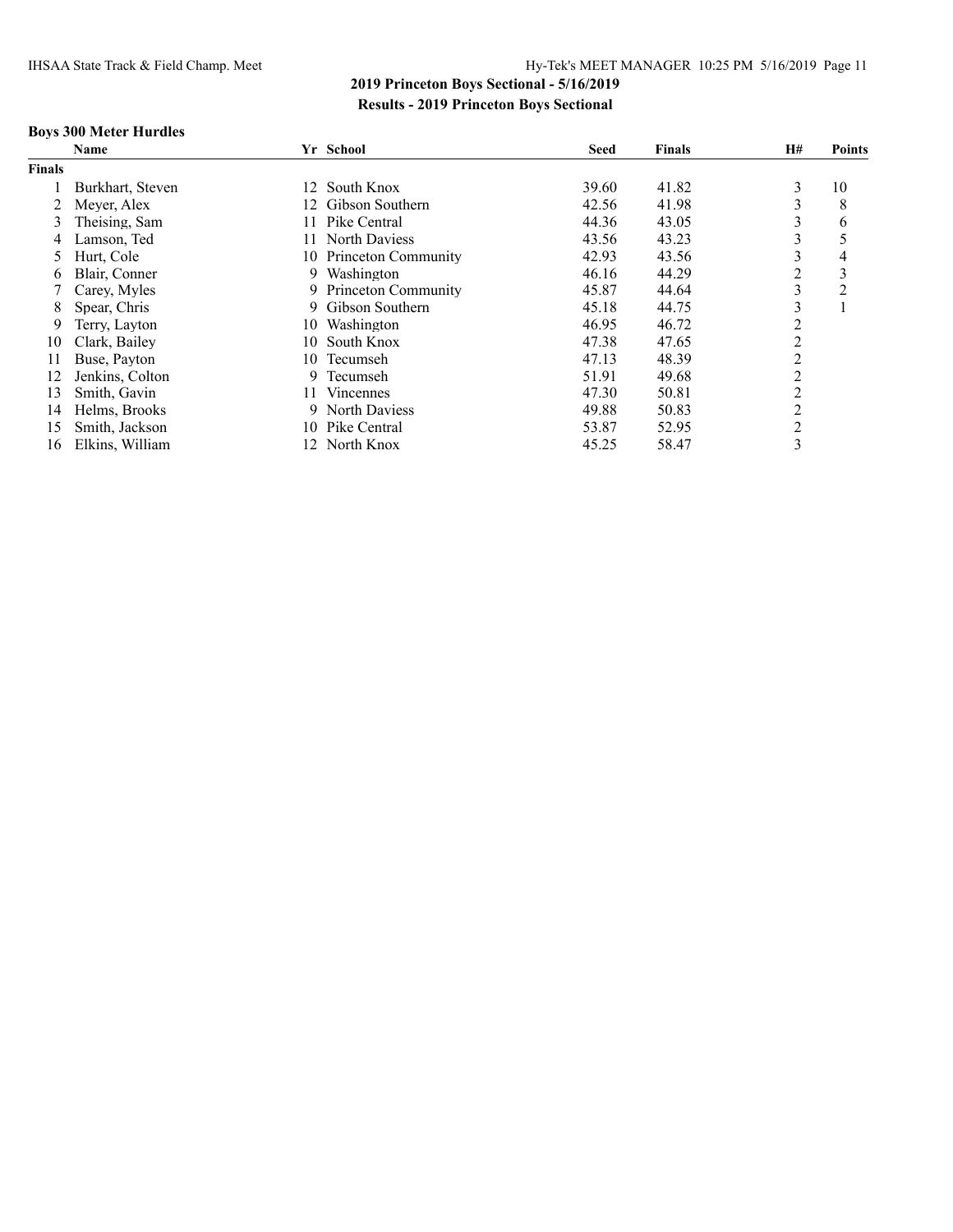### **Boys 4x100 Meter Relay**

|        | <b>Team</b>           | Relay                   | <b>Seed</b>               | <b>Finals</b>           | <b>H#</b>                | <b>Points</b>  |
|--------|-----------------------|-------------------------|---------------------------|-------------------------|--------------------------|----------------|
| Finals |                       |                         |                           |                         |                          |                |
|        | Princeton Community   | A                       | 45.25                     | 44.68                   | 2                        | 9              |
|        | 1) Scisney, Marcus 11 | 2) Svec, Steffan 12     | 3) Bostick, Miles 11      |                         | 4) Wilkerson, Stephan 12 |                |
|        | 5) Carey, Myles 9     | 6) Hardiman, Dominic 10 | 7) Morris, Drew 9         | 8) Hurt, Cole 10        |                          |                |
|        | Gibson Southern       | A                       | 44.41                     | 44.68                   | $\overline{2}$           | 9              |
|        | 1) Kell, Lane 12      | 2) Witte, Dawson 12     | 3) Pohl, Joshua 12        | 4) Riggs, Preston 10    |                          |                |
|        | 5) Smith, Andrew 12   | 6) Sagers, Alex 12      | 7) Roberts, Zackery 11    | 8) Reinbrecht, Ethan 11 |                          |                |
| 3      | North Knox            | A                       | 46.51                     | 46.71                   | 2                        | 6              |
|        | 1) Elkins, William 12 | 2) Noland, Beau 9       | 3) Calvert, Steven 11     | 4) Noland, Troy 11      |                          |                |
| 4      | Tecumseh              | A                       | 48.35                     | 46.91                   | 2                        | 5              |
|        | 1) Moore, Clay 11     | 2) Patel, Mihir 9       | 3) Hopkins, Kaden 9       | 4) Clutter, Kegan 9     |                          |                |
|        | 5) Buse, Payton 10    |                         |                           |                         |                          |                |
| 5.     | South Knox            | А                       | 47.62                     | 47.29                   | 2                        | 4              |
|        | 1) Clark, Bailey 10   | 2) Burkhart, Steven 12  | 3) Couchenour, Garrett 12 | 4) Donaldson, Chase 11  |                          |                |
|        | 5) Black, Andrew 12   | 6) Hunckler, Isaak 11   | 7) Steineger, Cole 9      | 8) Vieck, Robert 12     |                          |                |
| 6      | Washington            | A                       | 47.01                     | 48.39                   | $\overline{2}$           | 3              |
|        | 1) Terry, Layton 10   | 2) Robinson, Brooks 11  | 3) Green, Isaac 9         | 4) Dumervil, Ivenson 10 |                          |                |
|        | North Daviess         | A                       | 46.22                     | 48.41                   | $\mathfrak{D}$           | $\overline{2}$ |
|        | 1) Kain, Aiden 9      | 2) Jeffers, Zo 9        | 3) Krusenklaus, Josh 10   | 4) Owens, Dmitrius 11   |                          |                |
|        | 5) Andrews, Kollin 9  | 6) Lamson, Ted 11       |                           |                         |                          |                |
|        | Pike Central          | A                       | 46.32                     | NT                      | 2                        |                |
|        | 1) Dillard, Colson 10 | 2) Theising, Sam 11     | 3) Huck, Ethan 10         | 4) Armstrong, Colt 10   |                          |                |
|        | 5) Kirby, Tyler 11    | 6) Thorne, Paxton 11    | 7) Hughes, James 12       | 8) Clark, Andrew 11     |                          |                |
|        |                       |                         |                           |                         |                          |                |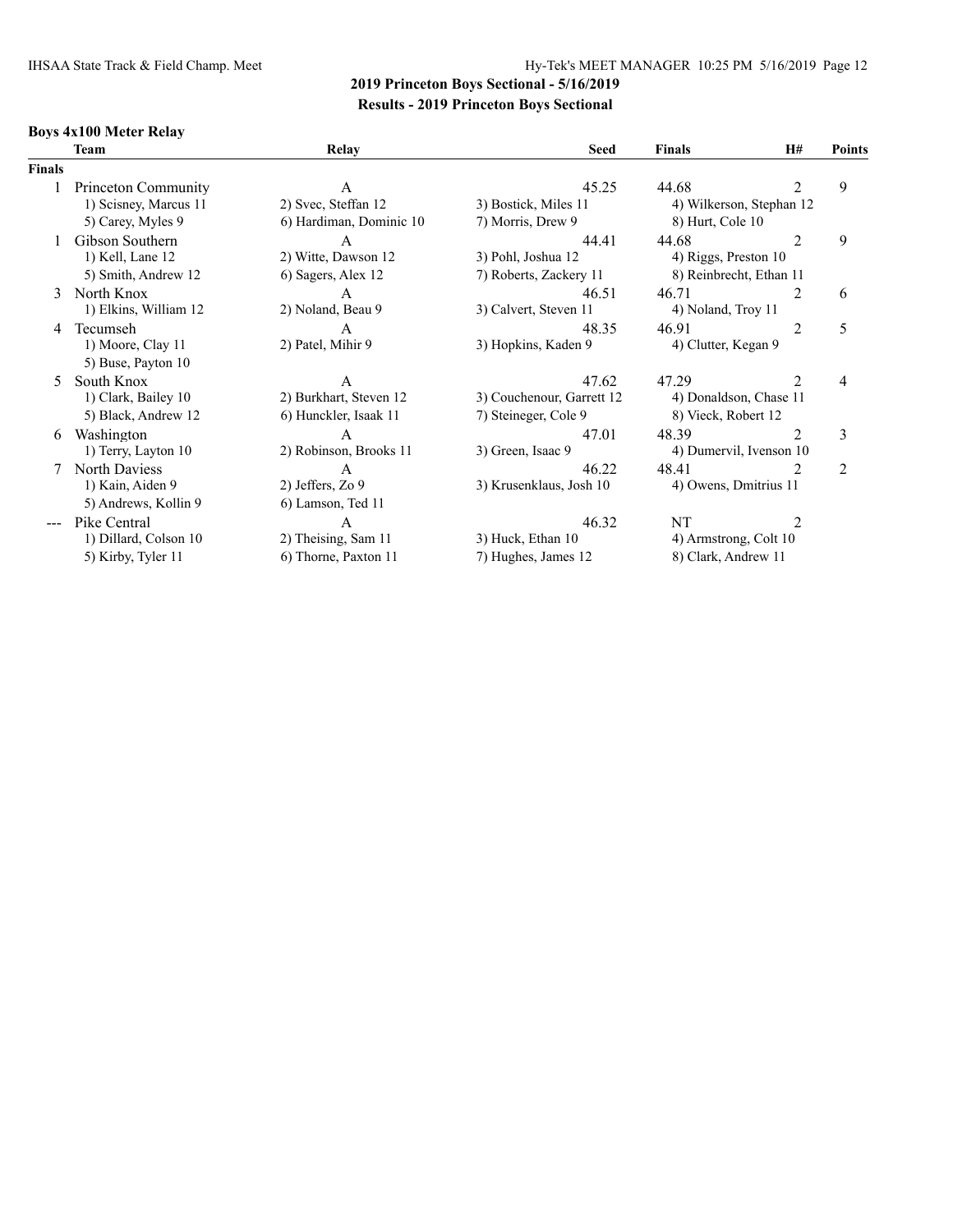### IHSAA State Track & Field Champ. Meet Hy-Tek's MEET MANAGER 10:25 PM 5/16/2019 Page 13

## **2019 Princeton Boys Sectional - 5/16/2019 Results - 2019 Princeton Boys Sectional**

### **Boys 4x400 Meter Relay**

| <b>Team</b>            | Relay                       | <b>Seed</b>             | <b>Finals</b>           | <b>Points</b>                |
|------------------------|-----------------------------|-------------------------|-------------------------|------------------------------|
| <b>Finals</b>          |                             |                         |                         |                              |
| Gibson Southern        | A                           | 3:30.63                 | 3:31.64                 | 10                           |
| 1) Purcell, Zachary 11 | 2) Gick, Avery 12           | 3) Smith, Andrew 12     | 4) Meyer, Alex 12       |                              |
| 5) Bryant, Owen 10     | 6) Martinotti, Diego 11     | 7) Maurer, Jackson 12   | 8) Spear, Chris 9       |                              |
| South Knox             | A                           | 3:38.50                 | 3:36.80                 | 8                            |
| 1) Clark, Bailey 10    | 2) Burkhart, Steven 12      | 3) Hunckler, Isaak 11   | 4) Donaldson, Chase 11  |                              |
| 5) Black, Andrew 12    | 6) Couchenour, Garrett 12   | 7) Faulkner, Trenton 11 | 8) McCutchen, James 12  |                              |
| North Daviess          | A                           | 3:35.00                 | 3:37.60                 | 6                            |
| 1) Kain, Aiden 9       | 2) Owens, Kobe 10           | 3) Krusenklaus, Josh 10 | 4) Owens, Dmitrius 11   |                              |
| 5) Andrews, Kollin 9   | 6) Lamson, Ted 11           | 7) Fox, Justin 10       | 8) Combess, Jacob 12    |                              |
| Washington<br>4        | A                           | 3:49.00                 | 3:39.46                 | 5                            |
| 1) Davis, Jacob 11     | 2) Green, Isaac 9           | 3) Becerra, Elias 12    | 4) Dumervil, Ivenson 10 |                              |
| Princeton Community    | A                           | 3:40.16                 | 3:45.21                 | 4                            |
| 1) Scisney, Marcus 11  | 2) Muckerheide, Brantley 12 |                         | 4) Krieg, Jackson 12    |                              |
| 5) Morris, Drew 9      | $6$ ) Hurt, Cole 10         | 7) Malone, John-Allen 9 |                         |                              |
| Pike Central<br>6.     | A                           | 3:47.29                 | 3:46.14                 | 3                            |
|                        |                             | 3) Armstrong, Colt 10   | 4) Thorne, Paxton 11    |                              |
| 5) Hughes, James 12    | 6) Chambers, Ijaa 10        | 7) McCrary, Simon 10    | 8) Vest, Jacob 12       |                              |
| Tecumseh               | A                           | 3:54.00                 |                         | 2                            |
| 1) Matthews, Blake 9   | 2) Jenkins, Colton 9        | 3) Moore, Clay 11       |                         |                              |
| 5) Clutter, Kegan 9    | 6) Connelly, Gavin 9        |                         |                         |                              |
| North Knox             | A                           | 3:48.96                 | 4:03.35                 |                              |
| 1) Hammelman, Reece 10 | 2) Elkins, William 12       | 3) Noland, Beau 9       | 4) Shaw, Carter 12      |                              |
|                        | 1) Theising, Sam 11         | 2) Huck, Ethan 10       | 3) Bostick, Miles 11    | 3:56.47<br>4) Patel, Mihir 9 |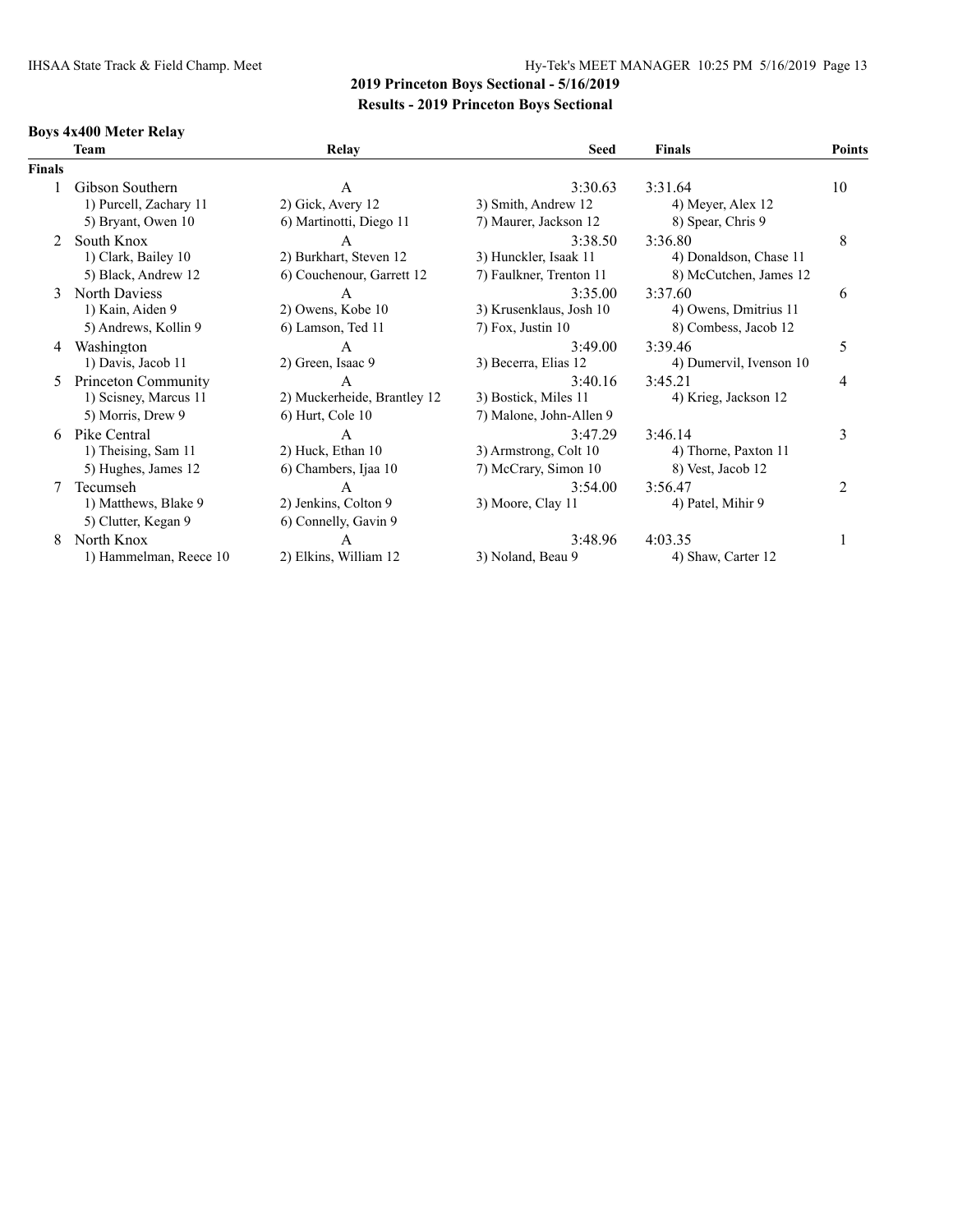### IHSAA State Track & Field Champ. Meet Hy-Tek's MEET MANAGER 10:25 PM 5/16/2019 Page 14

## **2019 Princeton Boys Sectional - 5/16/2019 Results - 2019 Princeton Boys Sectional**

### **Boys 4x800 Meter Relay**

|               | <b>Team</b>                | Relay                   | <b>Seed</b>            | <b>Finals</b>               | H#             | <b>Points</b> |
|---------------|----------------------------|-------------------------|------------------------|-----------------------------|----------------|---------------|
| <b>Finals</b> |                            |                         |                        |                             |                |               |
|               | Gibson Southern            | A                       | 8:18.34                | 8:25.96                     | $\overline{2}$ | 10            |
|               | 1) Hart, Travis 12         | 2) Purcell, Zachary 11  | 3) Lay, Skylar 12      | 4) Epperson, Cross 11       |                |               |
|               | 5) Wade, Hunter 12         | 6) Neel, Aiden 11       | 7) Reed, Adam 12       | 8) Happe, Wade 11           |                |               |
| $\mathcal{L}$ | South Knox                 | A                       | 9:02.00                | 8:34.35                     | 2              | 8             |
|               | 1) Burkhart, Steven 12     | 2) Singleton, Owen 10   | 3) McCutchen, James 12 | 4) Melvin, Joshua 11        |                |               |
|               | 5) Couchenour, Garrett 12  | 6) Faulkner, Trenton 11 | 7) Siewers, Jacob 9    | 8) Black, Andrew 12         |                |               |
| 3             | Washington                 | A                       | 9:00.00                | 8:38.40                     | $\overline{2}$ | 6             |
|               | 1) Gray, Isaac 11          | 2) Davis, Jacob 11      | 3) Gray, Garrett 11    | 4) Becerra, Elias 12        |                |               |
|               | North Daviess              | A                       | 8:58.00                | 9:11.79                     | $\overline{2}$ | 5             |
|               | 1) Owens, Kobe 10          | 2) Krusenklaus, Josh 10 | 3) Walls, Lincoln 9    | 4) Owens, Dmitrius 11       |                |               |
|               | 5) Lamson, Ted 11          | 6) Fox, Justin 10       | 7) Combess, Jacob 12   |                             |                |               |
| 5.            | Pike Central               | A                       | 9:19.27                | 9:12.80                     | $\overline{2}$ | 4             |
|               | 1) Potts, Lane 10          | 2) Woolery, Nate 11     | 3) Hill, AJ 10         | 4) Gladish, Dane 9          |                |               |
|               | 5) Russell, Noah 10        | 6) Zimmerman, Trent 10  | 7) Chambers, Ijaa 10   |                             |                |               |
| 6             | Princeton Community        | $\mathsf{A}$            | 9:20.00                | 9:17.14                     |                | 3             |
|               | 1) Brittingham, Spencer 10 | 2) Lutz, Xander 9       | 3) Scott, Garrett 9    | 4) Muckerheide, Brantley 12 |                |               |
|               | 5) Dove, Matt 12           | 6) Moore, Jacob 10      | 7) Lambert, Luka 9     | 8) Glomski, Noah 11         |                |               |
|               | <b>Vincennes</b>           | A                       | 8:58.00                | 9:39.56                     | $\mathfrak{D}$ | 2             |
|               | 1) Robbins, Trevor 11      | 2) Harris, Nate 9       | 3) Mullins, Parker 11  | 4) Flowers, DeAndre 10      |                |               |
|               | 5) Clegg, Keenan 9         |                         |                        |                             |                |               |
| 8             | North Knox                 | A                       | 9:50.00                | 9:56.96                     |                | 1             |
|               | 1) Hammelman, Reece 10     | 2) Miller, Caden 9      | 3) Calvert, Steven 11  | 4) Shaw, Carter 12          |                |               |
| 9             | Barr-Reeve                 | A                       | 9:25.00                | 10:20.16                    |                |               |
|               | 1) Kavanaugh, Mitchell 11  | 2) Heller, Connor 11    | 3) Murphy, Bryce 11    | 4) Boyd, Kaden 11           |                |               |
|               |                            |                         |                        |                             |                |               |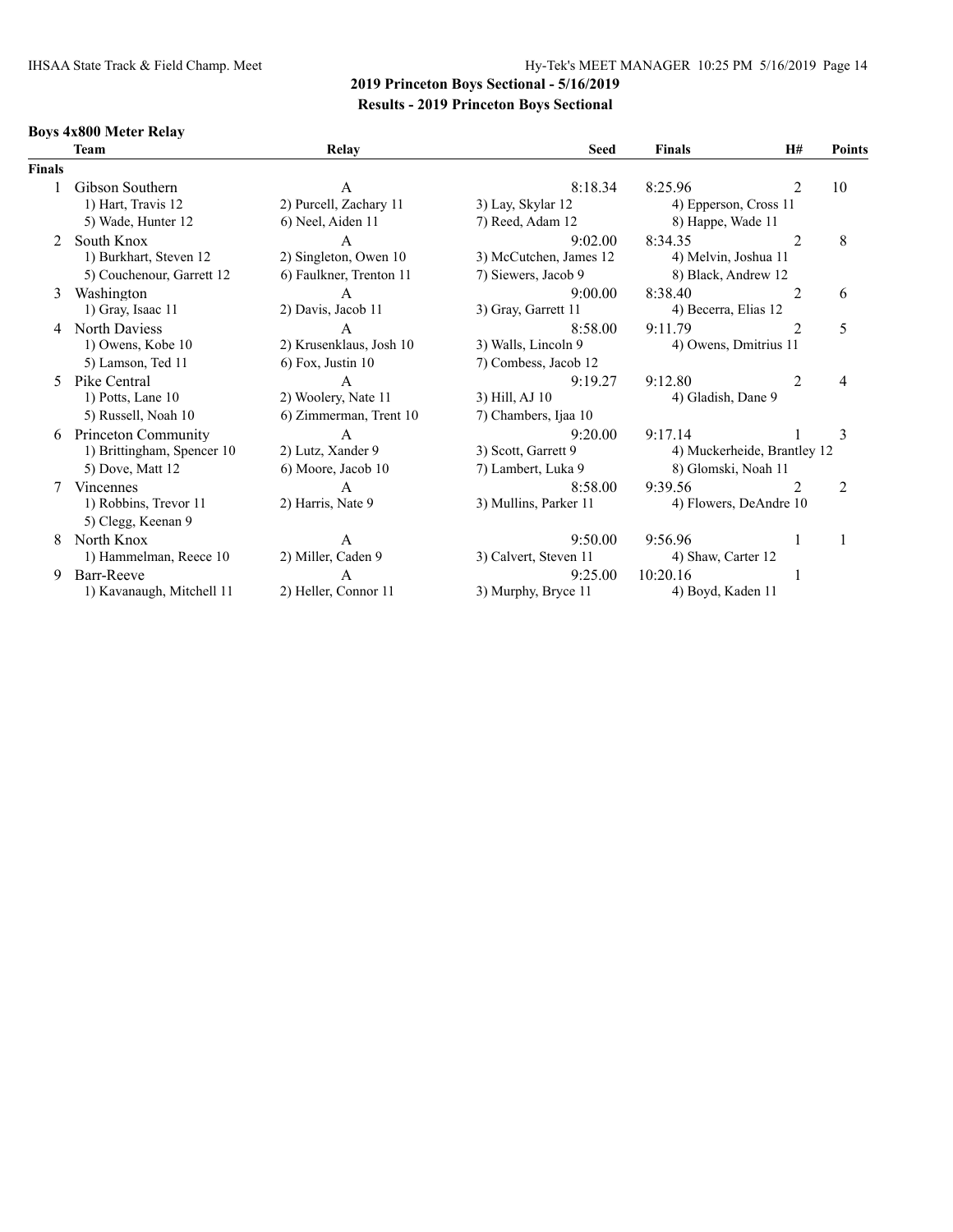### **Boys High Jump**

|                                                                                                                                                                                                                                                                                                                                                                                                                                                                            | <b>Name</b>        |     | Yr School              | <b>Seed</b> | <b>Finals</b> | <b>Points</b> |
|----------------------------------------------------------------------------------------------------------------------------------------------------------------------------------------------------------------------------------------------------------------------------------------------------------------------------------------------------------------------------------------------------------------------------------------------------------------------------|--------------------|-----|------------------------|-------------|---------------|---------------|
| <b>Finals</b>                                                                                                                                                                                                                                                                                                                                                                                                                                                              |                    |     |                        |             |               |               |
|                                                                                                                                                                                                                                                                                                                                                                                                                                                                            | Wilkerson, Stephan |     | 12 Princeton Community | $6 - 06.00$ | $J6-04.50$    | 10            |
|                                                                                                                                                                                                                                                                                                                                                                                                                                                                            | Fox. Justin        |     | 10 North Daviess       | $6 - 02.00$ | $J6-00.00$    | 8             |
| 3                                                                                                                                                                                                                                                                                                                                                                                                                                                                          | Pohl, Joshua       |     | 12 Gibson Southern     | $6 - 00.00$ | $J5-10.00$    | 5.50          |
| 3                                                                                                                                                                                                                                                                                                                                                                                                                                                                          | Gerkin, Avery      |     | South Knox             | $6 - 00.00$ | $J5-10.00$    | 5.50          |
| 5                                                                                                                                                                                                                                                                                                                                                                                                                                                                          | Buse, Payton       | 10. | Tecumseh               | $6 - 00.00$ | $J5-10.00$    | 4             |
| 6                                                                                                                                                                                                                                                                                                                                                                                                                                                                          | Kixmiller, Ian     |     | 9 North Knox           | $5 - 10.00$ | $J5-10.00$    | 3             |
|                                                                                                                                                                                                                                                                                                                                                                                                                                                                            | Steineger, Cole    | 9   | South Knox             | $6 - 00.00$ | $J5-08.00$    | 1.50          |
|                                                                                                                                                                                                                                                                                                                                                                                                                                                                            | Lanam, Chase       | 10. | <b>Vincennes</b>       | $5 - 10.00$ | $J5-08.00$    | 1.50          |
| $\qquad \qquad -$                                                                                                                                                                                                                                                                                                                                                                                                                                                          | Newlin, Travis     | 9   | Washington             | 5-06.00     | NH            |               |
| $\qquad \qquad -$                                                                                                                                                                                                                                                                                                                                                                                                                                                          | Smithhart, Jesse   | 10  | Wood Memorial          | $5 - 06.00$ | NH            |               |
| $\qquad \qquad -$                                                                                                                                                                                                                                                                                                                                                                                                                                                          | Robinson, Brooks   |     | Washington             | 5-06.00     | NH            |               |
| $\qquad \qquad -$                                                                                                                                                                                                                                                                                                                                                                                                                                                          | Hammelman, Reece   | 10  | North Knox             |             | NH            |               |
| $---$                                                                                                                                                                                                                                                                                                                                                                                                                                                                      | Henson, Joel       |     | Pike Central           | 5-04.00     | NH            |               |
| $\qquad \qquad -$                                                                                                                                                                                                                                                                                                                                                                                                                                                          | Riggs, Preston     |     | 10 Gibson Southern     | $5 - 10.00$ | NH            |               |
| $---$                                                                                                                                                                                                                                                                                                                                                                                                                                                                      | Dove, Matt         |     | 12 Princeton Community | 5-06.00     | NH            |               |
| $\frac{1}{2} \left( \frac{1}{2} \right) \left( \frac{1}{2} \right) \left( \frac{1}{2} \right) \left( \frac{1}{2} \right) \left( \frac{1}{2} \right) \left( \frac{1}{2} \right) \left( \frac{1}{2} \right) \left( \frac{1}{2} \right) \left( \frac{1}{2} \right) \left( \frac{1}{2} \right) \left( \frac{1}{2} \right) \left( \frac{1}{2} \right) \left( \frac{1}{2} \right) \left( \frac{1}{2} \right) \left( \frac{1}{2} \right) \left( \frac{1}{2} \right) \left( \frac$ | Armstrong, Colt    |     | 10 Pike Central        | 5-08.00     | NH            |               |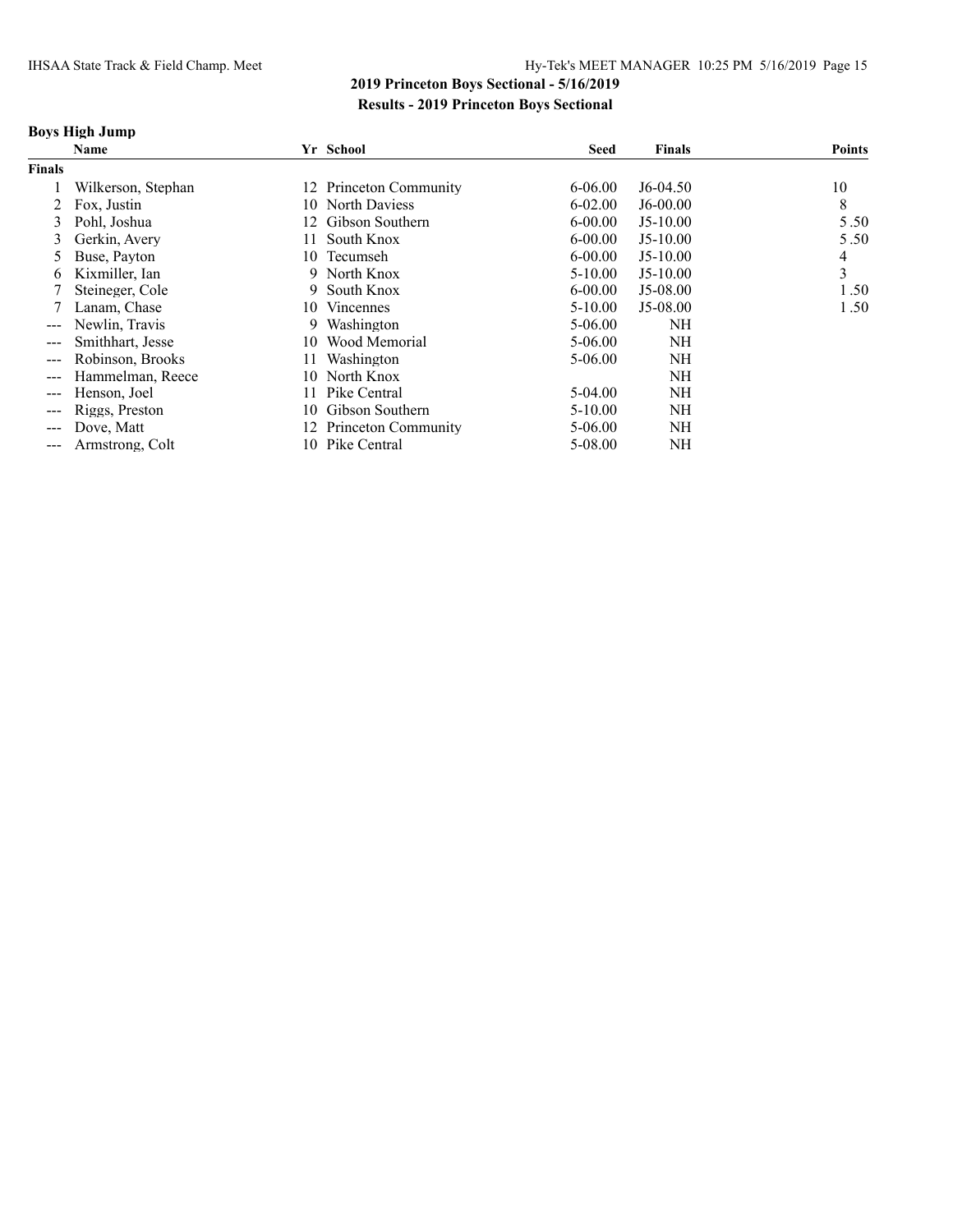### **Boys Pole Vault**

|               | Name                |     | Yr School          | <b>Seed</b>  | <b>Finals</b>      | <b>Points</b> |
|---------------|---------------------|-----|--------------------|--------------|--------------------|---------------|
| <b>Finals</b> |                     |     |                    |              |                    |               |
|               | Staggs, Will        | 10. | South Knox         | 13-07.00     | $J14-00.00$        | 10            |
|               | 2 Kirby, Tyler      |     | 11 Pike Central    |              | 13-06.00 J13-06.00 | 8             |
|               | 3 McCutchen, James  |     | 12 South Knox      | $12 - 00.00$ | J12-00.00          | b             |
|               | 4 Combess, Jacob    |     | 12 North Daviess   | $11 - 00.00$ | J12-00.00          |               |
|               | 5 Reinbrecht, Ethan |     | 11 Gibson Southern | $11 - 00.00$ | $J11 - 00.00$      |               |
|               | 6 Curry, Payton     | 10. | <b>Vincennes</b>   | $10-06.00$   | $J10-06.00$        | 3             |
|               | Bell, Damien        |     | 10 North Daviess   | $10-06.00$   | $J10-00.00$        | 1.50          |
|               | Doades, Holtman     |     | 9 North Knox       | $11 - 00.00$ | $J10-00.00$        | 1.50          |
|               | --- Hovland, Elijah |     | 9 Vincennes        | $9 - 00.00$  | NH                 |               |
|               | --- Boyd, Garrett   | 10. | Pike Central       | 10-06.00     | NH                 |               |
|               | --- Harpenau, Eric  |     | 12 Gibson Southern | 9-06.00      | NH                 |               |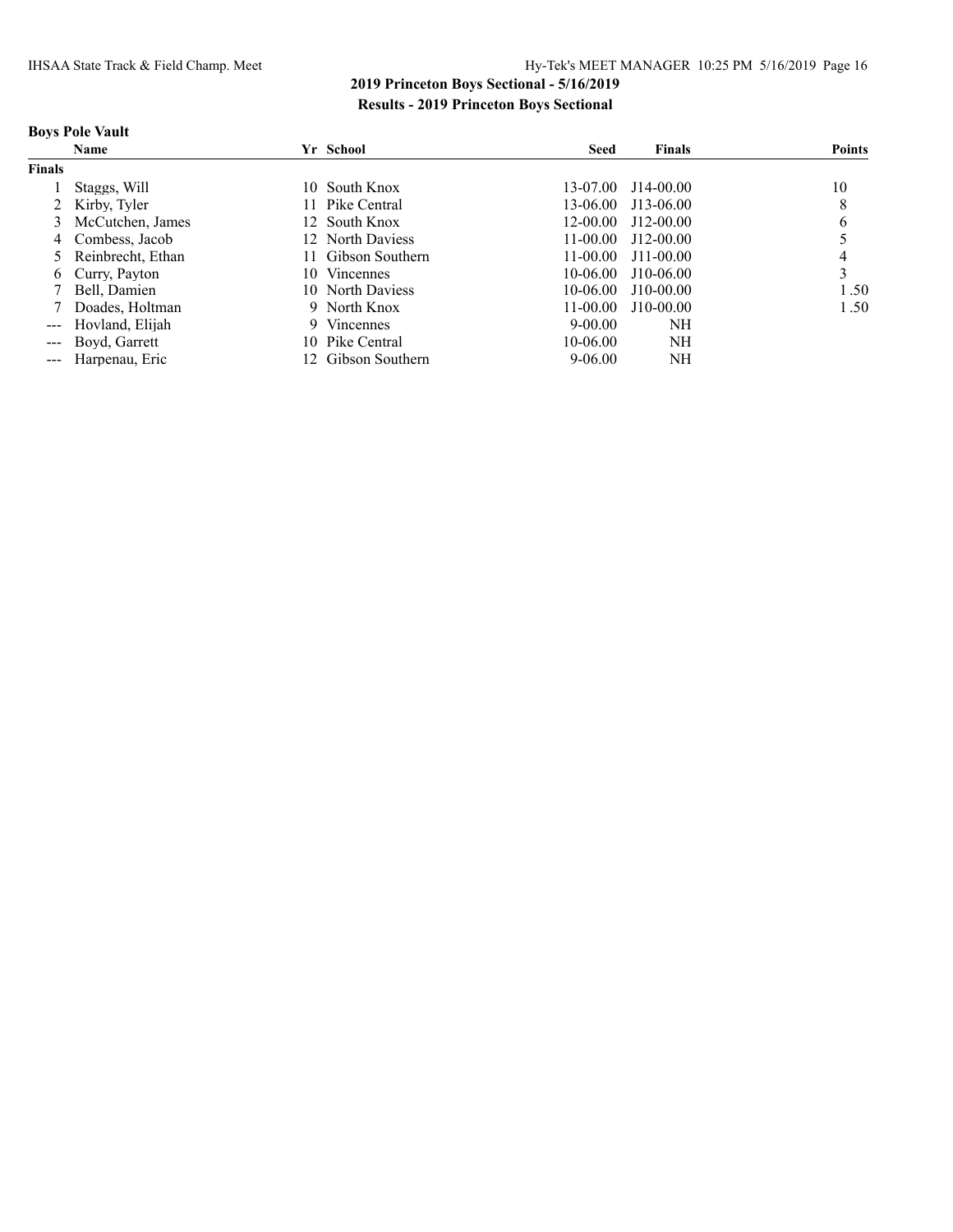### **Boys Long Jump**

|                        | Name               |     | Yr School           | <b>Seed</b> | <b>Finals</b> | H# | <b>Points</b> |
|------------------------|--------------------|-----|---------------------|-------------|---------------|----|---------------|
| <b>Finals</b>          |                    |     |                     |             |               |    |               |
|                        | Wilkerson, Stephan | 12  | Princeton Community | 20-05.00    | J20-07.00     |    | 10            |
|                        | Smith, Andrew      | 12. | Gibson Southern     | 20-00.00    | J20-03.00     |    | 8             |
| 3                      | Burkhart, Steven   | 12  | South Knox          | 22-10.50    | J19-05.75     |    | 6             |
| 4                      | Hunckler, Isaak    | 11  | South Knox          | 19-11.00    | J19-02.50     |    |               |
|                        | Dumervil. Ivenson  | 10  | Washington          | 19-10.00    | J18-11.00     |    | 4             |
| 6                      | Jeune, Keiby       | 12  | <b>Vincennes</b>    | 18-06.00    | J18-04.50     | 2  | 3             |
|                        | Page, Coltin       | 10  | Wood Memorial       | 17-05.00    | J18-00.00     | 2  | 1.50          |
|                        | Haislip, Raekwon   | 11  | <b>Vincennes</b>    | 20-04.50    | J18-00.00     |    | 1.50          |
| 9                      | Skjelstadt, Anders | 12  | Washington          | 17-10.00    | 17-05.25      |    |               |
| 10                     | Kain, Aiden        | 9   | North Daviess       | 18-08.00    | 17-03.50      | າ  |               |
| 11                     | Noland, Troy       | 11. | North Knox          | 20-00.75    | 17-03.00      |    |               |
| 12                     | Huck, Ethan        | 10  | Pike Central        | 17-09.00    | 17-00.50      | 2  |               |
| 13                     | Patel, Mihir       | 9   | Tecumseh            | 16-11.00    | 16-10.00      | 2  |               |
| 14                     | Bittner, Brenden   | 12  | Gibson Southern     | 16-06.00    | 16-07.00      |    |               |
| $\qquad \qquad -$      | Henson, Blake      | 11. | Pike Central        | 17-05.00    | ND            | C  |               |
| $\qquad \qquad \cdots$ | Clutter, Kegan     | 9   | Tecumseh            | 17-00.00    | ND            | 3  |               |
| $\qquad \qquad -$      | Kixmiller, Ian     | 9   | North Knox          |             | ND            | 3  |               |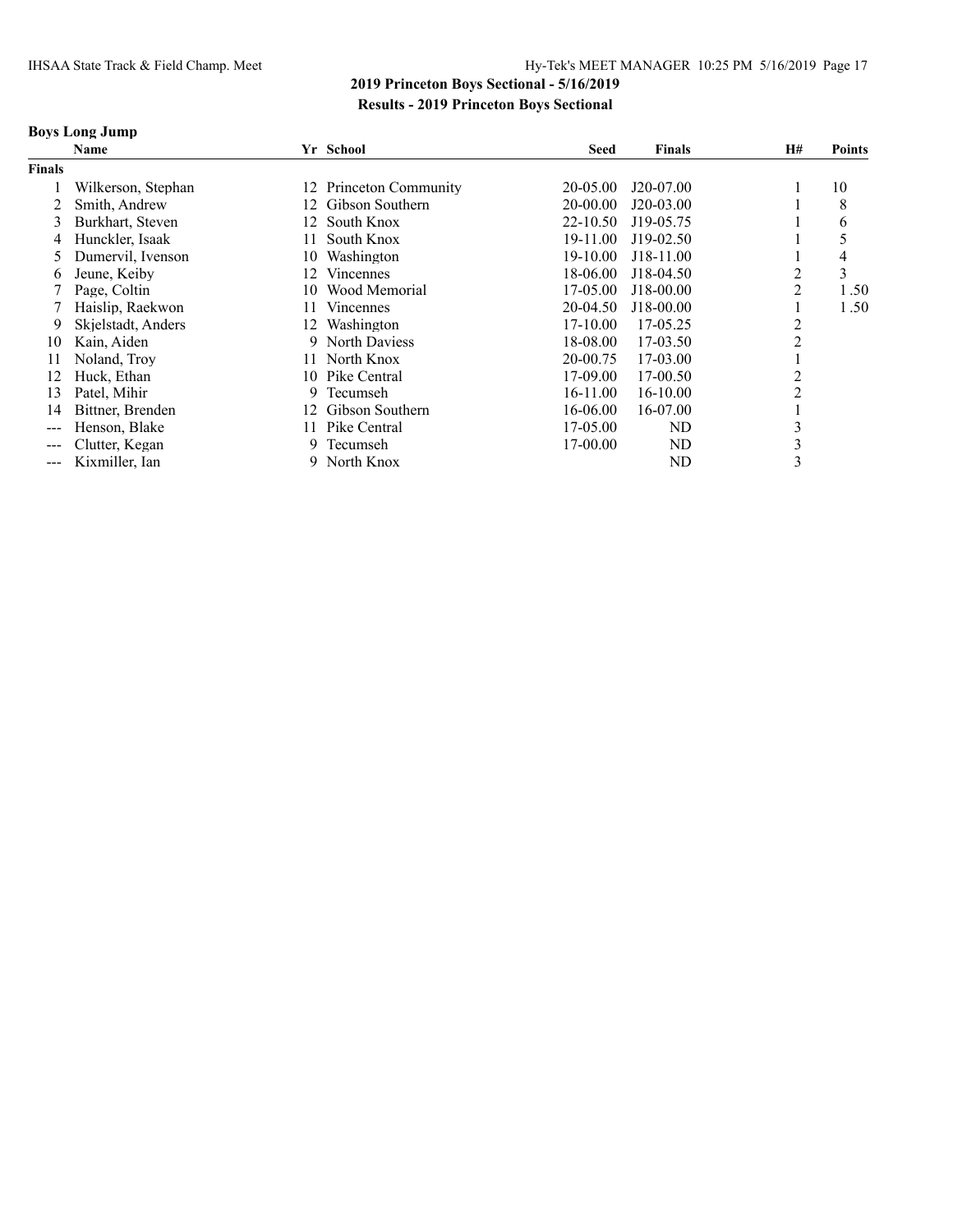# **Boys Shot Put**

|        | Name                |     | Yr School           | <b>Seed</b>  | <b>Finals</b>  | H#             | <b>Points</b> |
|--------|---------------------|-----|---------------------|--------------|----------------|----------------|---------------|
| Finals |                     |     |                     |              |                |                |               |
|        | Dove, Zach          | 12  | Princeton Community | 55-10.00     | 53-03.00       | 3              | 10            |
| 2      | Singer, Noah        | 12  | Gibson Southern     | 50-07.00     | 49-01.50       | 3              | 8             |
| 3      | Fauquher, Logan     | 10  | Gibson Southern     | 46-01.00     | 44-08.00       | 3              | 6             |
|        | Kahre, Trevor       | 11. | North Knox          | 45-03.00     | 43-10.00       |                | 5             |
| 5      | Haag, Ethan         | 11  | North Knox          | 43-03.00     | $42 - 02.50$   | 3              | 4             |
| 6      | Krieg, Stephen      | 10  | Pike Central        | $41 - 10.50$ | 41-08.50       | 3              | 3             |
|        | Thorne, Sam         | 12  | <b>Vincennes</b>    | 40-01.00     | 41-08.00       | 2              | 2             |
| 8      | Finch, Austin       |     | Vincennes Rivet     | 38-06.75     | $41 - 05.50$   | 2              |               |
|        | Connelly, Gavin     | 9   | Tecumseh            | 36-00.00     | ND             |                |               |
|        | Beard, Blaine       | 9.  | Vincennes Rivet     | 85-07.00     | N <sub>D</sub> |                |               |
|        | Stephens, Nathaniel | 12  | Wood Memorial       | 30-03.00     | ND             |                |               |
| ---    | Robinson, Conner    | 9   | Washington Catholic | 29-11.00     | ND             |                |               |
| ---    | Gray, Louk          | 10  | Washington          | 38-00.00     | N <sub>D</sub> |                |               |
|        | Baxter, William     | 11  | Washington          | 39-00.00     | ND             | $\overline{c}$ |               |
| ---    | Krieg, Andrew       | 12  | Pike Central        | 38-09.00     | ND             | $\overline{c}$ |               |
|        | Smith, Colton       | 9.  | Princeton Community | 38-02.00     | ND             | $\overline{c}$ |               |
|        | Webster, Chase      | 11. | North Daviess       | $41 - 06.00$ | ND             | 3              |               |
| ---    | Steffey, Alex       | 10  | North Daviess       | 35-06.00     | ND             |                |               |
|        | Carie, Eli          | 12  | South Knox          | 38-01.00     | ND             | 2              |               |
| ---    | McKinley, Jared     | 9   | Tecumseh            | 27-03.00     | ND             |                |               |
| ---    | Schmidt, Zach       | 10  | South Knox          | 32-05.00     | ND             |                |               |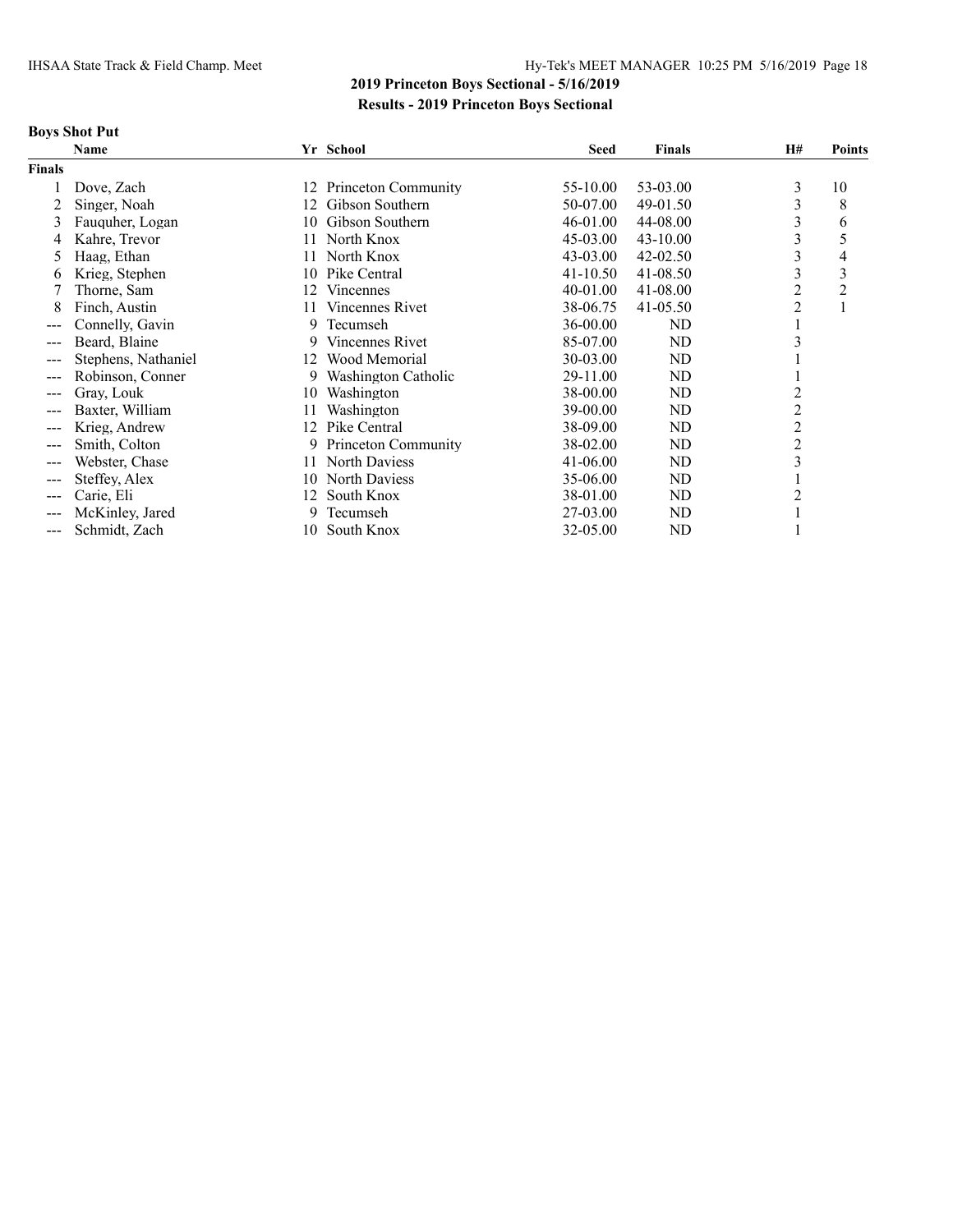# **Boys Discus Throw**

|               | Name                |     | Yr School              | <b>Seed</b> | <b>Finals</b> | <b>H#</b>                | <b>Points</b>  |
|---------------|---------------------|-----|------------------------|-------------|---------------|--------------------------|----------------|
| <b>Finals</b> |                     |     |                        |             |               |                          |                |
|               | Dove, Zach          | 12  | Princeton Community    | 161-00      | 164-05.50     | 4                        | 10             |
|               | Robinson, Macray    | 11  | Gibson Southern        | 124-08      | 129-08.50     | 4                        | 8              |
| 3             | Thorne, Sam         | 12  | Vincennes              | 120-00      | 124-00        | 4                        | 6              |
| 4             | Krieg, Andrew       | 12  | Pike Central           | 123-05      | 122-03.50     | 4                        | 5              |
| 5             | Baxter, William     | 11  | Washington             | 110-00      | 119-02        | $\overline{\mathbf{3}}$  | 4              |
| 6             | Bullock, Devon      | 11  | Gibson Southern        | 120-09      | 117-02        | 4                        | 3              |
|               | Kahre, Trevor       | 11  | North Knox             | 116-09      | 117-00        | $\overline{\mathbf{3}}$  | $\overline{2}$ |
| 8             | Finch, Austin       | 11  | <b>Vincennes Rivet</b> | 117-03.50   | 116-04        | 3                        | $\mathbf{1}$   |
| 9             | Grider, Clayton     | 12  | Wood Memorial          | 129-04      | 115-02.50     | 4                        |                |
| $---$         | Beard, Blaine       | 9   | Vincennes Rivet        | $31 - 10$   | ND            | $\overline{c}$           |                |
| $---$         | Thorne, Copper      | 10  | Vincennes              | 105-00      | ND            | $\overline{c}$           |                |
| ---           | Gray, Louk          | 10  | Washington             | 123-00      | ND            | $\overline{\mathcal{A}}$ |                |
| $---$         | Stephens, Nathaniel | 12  | Wood Memorial          | 78-05       | ND            | $\overline{c}$           |                |
| $---$         | Robinson, Conner    | 9   | Washington Catholic    | 73-08       | ND            | $\overline{c}$           |                |
| $---$         | Frederick, Alec     | 11  | Pike Central           | $95-03$     | ND            | $\overline{c}$           |                |
| $--$          | Jimenez, Jayce      | 11  | North Knox             | 90-02       | ND            | $\overline{c}$           |                |
| $---$         | James, Kobe         | 12. | Princeton Community    | 116-00      | ND            | $\mathfrak{Z}$           |                |
| $--$          | Webster, Chase      | 11  | North Daviess          | 107-08      | ND            | $\overline{\mathbf{3}}$  |                |
| $---$         | Jeffers, Zo         | 9.  | North Daviess          | 105-02      | ND            | 3                        |                |
| $--$          | McKinley, Jared     | 9   | Tecumseh               | 89-00       | ND            | $\overline{c}$           |                |
|               | Connelly, Gavin     | 9   | Tecumseh               | 119-00      | ND            | 4                        |                |
| $--$          | Carie, Eli          | 12  | South Knox             | 108-05      | ND            | $\mathfrak{Z}$           |                |
| $---$         | Siewers, Jacob      | 9   | South Knox             | 100-01      | ND            | $\overline{2}$           |                |
|               |                     |     |                        |             |               |                          |                |